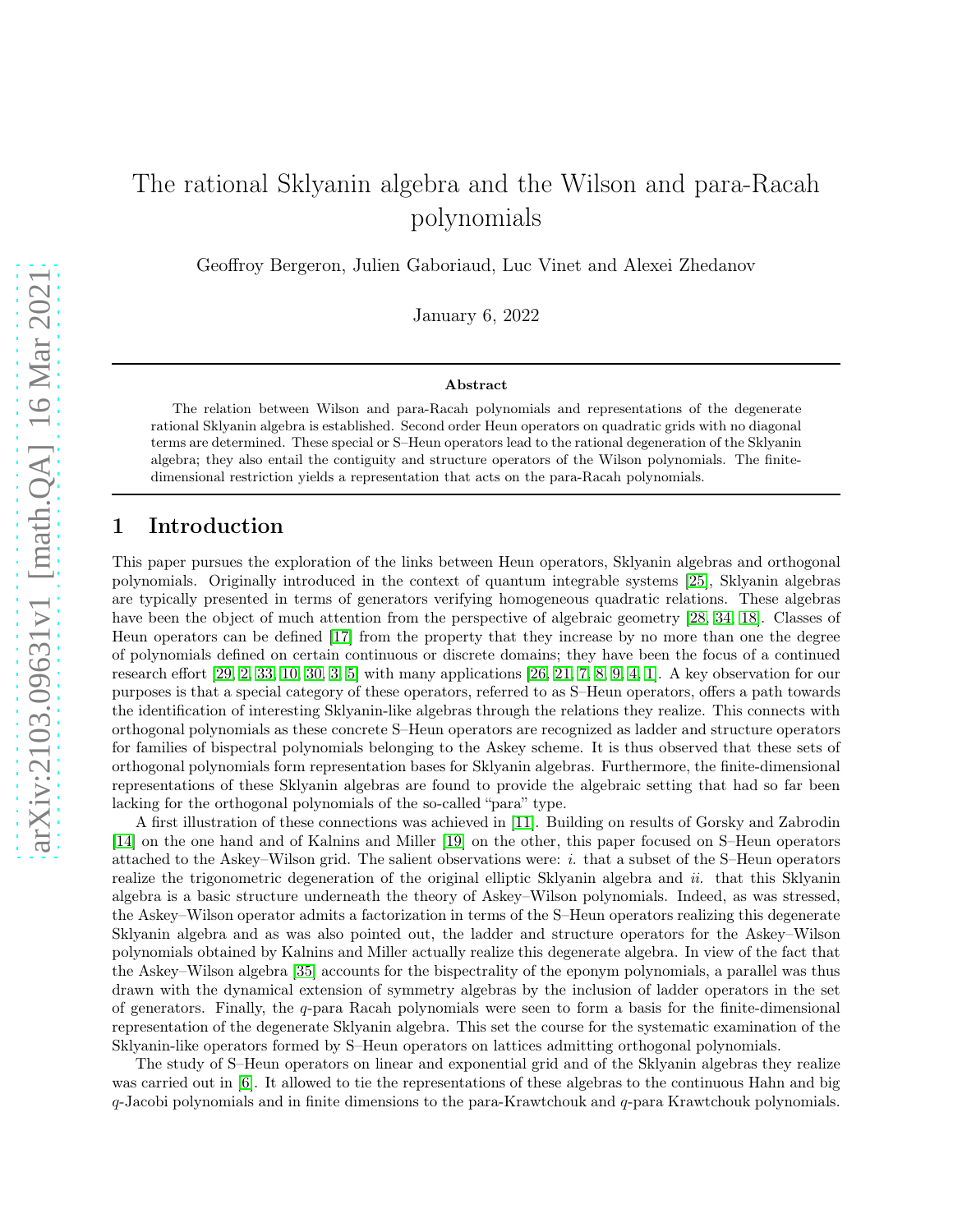This analysis confirmed the important role that Sklyanin algebras play in the interpretation of hypergeometric orthogonal polynomials.

We here address the connection that the Wilson polynomials have with Sklyanin algebras. (We recall that these polynomials are at the top of the  $q = 1$  part of the Askey scheme.) This will call for the determination of the S–Heun operators on quadratic grids. The rational degeneration of the Sklyanin algebra first found by Smirnov [\[27\]](#page-15-9) will be seen to emerge and to be realized by the structure and ladder operators [\[23\]](#page-15-10) of the Wilson polynomials. This will hence attach these polynomials to representations of the rational Sklyanin algebra. In keeping with preceding observations, the finite-dimensional restrictions of these representations will be seen to offer an algebraic interpretation of the para-Racah polynomials [\[22\]](#page-15-11).

#### 1.1 The Wilson polynomials and its truncations

As the Wilson polynomials will prove central in deriving subsequent results, some of their known properties are summarized here. The four-parameter Wilson polynomials [\[20\]](#page-15-12) of degree n, denoted  $W_n(x^2|a, b, c, d)$ , are given by

$$
W_n(x^2|a,b,c,d) = (a+b)_n(a+c)_n(a+d)_n 4F_3\left(\begin{matrix} -n, n+a+b+c+d-1, a+ix, a-ix\\ a+b, a+c, a+d \end{matrix}\bigg|1\right),
$$

where  $(a)_n = a(a+1)...(a+n-1)$  are the Pochhammer symbols and  $0 < a, b, c, d \in \mathbb{R}$ . These polynomials obey the orthogonality relation

$$
\int_{0}^{\infty} W_{n}(x^{2}|a,b,c,d)W_{m}(x^{2}|a,b,c,d) d\omega(x|a,b,c,d) = N_{n}(a,b,c,d) \delta_{n,m}.
$$
\n(1.1)

The weight  $\omega(x|a, b, c, d)$  and normalization  $N_n(a, b, c, d)$  are given explicitly in [\[20\]](#page-15-12). For any admissible set of parameters, the Wilson polynomials form a basis of the space of polynomials on the support of  $\omega(x|a, b, c, d)$ . Belonging to the Askey–Wilson scheme, they are bispectral, that is, they diagonalize a three-term recurrence operator acting on the degree and a difference operator acting on the variable.

The Wilson polynomials form an infinite set of orthogonal polynomials that can be truncated [\[20\]](#page-15-12) to a finite one by setting the parameters as follows

$$
a = \frac{1}{2}(\gamma + \delta + 1),
$$
  $b = \frac{1}{2}(2\alpha - \gamma - \delta + 1),$   $c = \frac{1}{2}(2\beta - \gamma + \delta + 1),$   $d = \frac{1}{2}(\gamma - \delta + 1),$ 

and imposing any of the conditions

$$
\alpha + 1 = -N
$$
,  $\beta + \delta + 1 = -N$ , or  $\gamma + 1 = -N$ .

One thus obtains the Racah polynomials after taking

<span id="page-1-1"></span>
$$
ix \longmapsto x + \frac{1}{2}(\gamma + \delta + 1).
$$

An additional truncation can be obtained [\[22\]](#page-15-11) by imposing

<span id="page-1-0"></span>
$$
a + b + c + d = -N + 1.
$$
 (1.2)

Indeed, while one is at first sight led to singular expressions, well-defined orthogonal polynomials can nonetheless be obtained through the use of limits and the resulting polynomials, first introduced in [\[22\]](#page-15-11), are the para-Racah polynomials. These polynomials form a three-parameter set of orthogonal polynomials  $P_n(x^2|a, c, w)$ of maximal degree N. Explicit expressions can be found by setting  $N = 2j + p$ , where  $j \in \mathbb{N}$  and  $p = 0, 1$ , depending on the parity of N. The para-Racah polynomial  $P_n(x^2|a, c, w)$  obtained from the truncation [\(1.2\)](#page-1-0) of the Wilson polynomial  $W_n(x^2|a, b, c, d)$  is given by

$$
P_n(x^2|a,c,w) = \eta_n \sum_{k=0}^n A_{n,k} \varphi_k(x^2), \qquad \varphi_k(x^2) \equiv (a - ix)_k (a + ix)_k, \qquad (1.3)
$$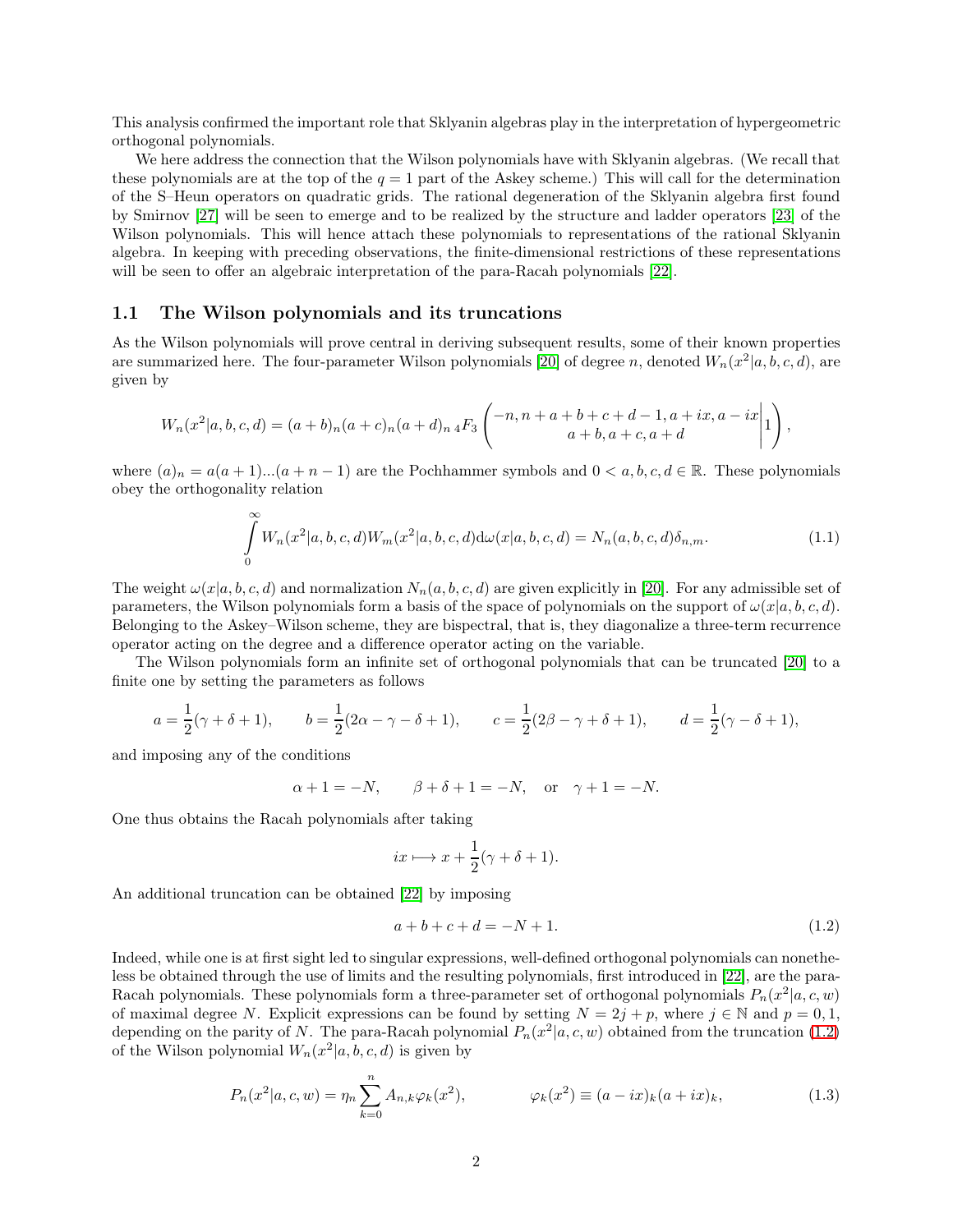where

$$
A_{n,k} = \begin{cases} \frac{(-n)_k (n-N)_k}{(1)_k (-j)_k (a+c)_k (a-c-j+1-p)_k} & k \le j\\ \frac{w^{-1}(-n)_k (n-N)_N - n(1)_{n+k-1-N}}{(1)_k (-j)_j (1)_{k-j-1} (a+c)_k (a-c-j+1-p)_k} & k > j\\ 0 & k > n, \end{cases} \tag{1.4}
$$

with the normalization given by

$$
\eta_n = \begin{cases} \frac{(1)_n (-j)_n (a+c)_n (a-c-j+1-p)_n}{(-n)_n (n-N)_n} & n \le j, \\ \frac{w(1)_n (-j)_j (1)_{n-j-1} (a+c)_n (a-c-j+1-p)_n}{(-n)_n (n-N)_{N-n} (1)_{2n-1-N}} & n > j. \end{cases}
$$
(1.5)

These polynomials are orthogonal on a discrete measure that has support on the zeros of the characteristic polynomial  $P_{N+1}(x^2|a, c, w)$ . The corresponding lattice is a quadratic bi-lattice given by

$$
x_{2s+t} = \begin{cases} -(s+a)^2 & t=0, s=0,1,\ldots,j, \\ -(s+c)^2 & t=1, s=0,1,\ldots,j-1+p, \end{cases}
$$
(1.6)

so that

$$
\sum_{s=0}^{N} P_n(x^2|a,c,w) P_m(x^2|a,c,w) \bar{\omega}_s \propto \delta_{n,m},\tag{1.7}
$$

where the weight  $\bar{\omega}_s$  is given explicitly in [\[22\]](#page-15-11). They also satisfy a three-term recurrence relation and a difference equation. However, they do not appear in classifications of classical orthogonal polynomials as their spectrum is doubly-degenerate.

#### 1.2 Outline

The remainder of the paper is organized as follows. In section [2,](#page-2-0) the S–Heun operators are introduced and some of their properties are derived. The connection is made with the algebraic Heun operator of the Wilson/Racah type. Section [3](#page-5-0) focuses on a subset of the S–Heun operators that preserves the degree of polynomials. A stabilizing algebra is defined from the quadratic relations they obey and its representations are constructed. This algebra is extended to a star algebra in section [4](#page-7-0) for which a universal presentation is obtained; it is subsequently recognized as a Sklyanin-type algebra. Finally, section [5](#page-9-0) provides a presentation of the rational degenerate Sklyanin algebra introduced in [\[27\]](#page-15-9) and gives an isomorphism with the universal algebra of section [4.](#page-7-0) Using this isomorphism, representations of the rational degenerate Sklyanin algebra on the Wilson and para-Racah polynomials are constructed. A brief conclusion follows.

### <span id="page-2-0"></span>2 Sklyanin–Heun operators on a quadratic grid

The generic algebraic Heun operators on a domain  $\lambda$  have the property that, when acting on polynomials over  $\lambda$ , they raise the degree by at most one. The S–Heun operators are a specialization of these Heun operators without a diagonal term. In this section, we first identify the S–Heun operators on the quadratic grid and then proceed with a brief characterization.

#### 2.1 Sklyanin–Heun operators

Let  $\lambda = \lambda_x$  be a discrete grid indexed by x and define the shift operators  $T^{\pm}$  acting on functions on  $\lambda$  as follows

<span id="page-2-1"></span>
$$
T^{\pm}f(\lambda_x) \equiv f(\lambda_{x\pm 1}).
$$

Consider a second order operator S with no diagonal term

$$
S = A_1(\lambda_x)T^+ + A_2(\lambda_x)T^-, \qquad (2.1)
$$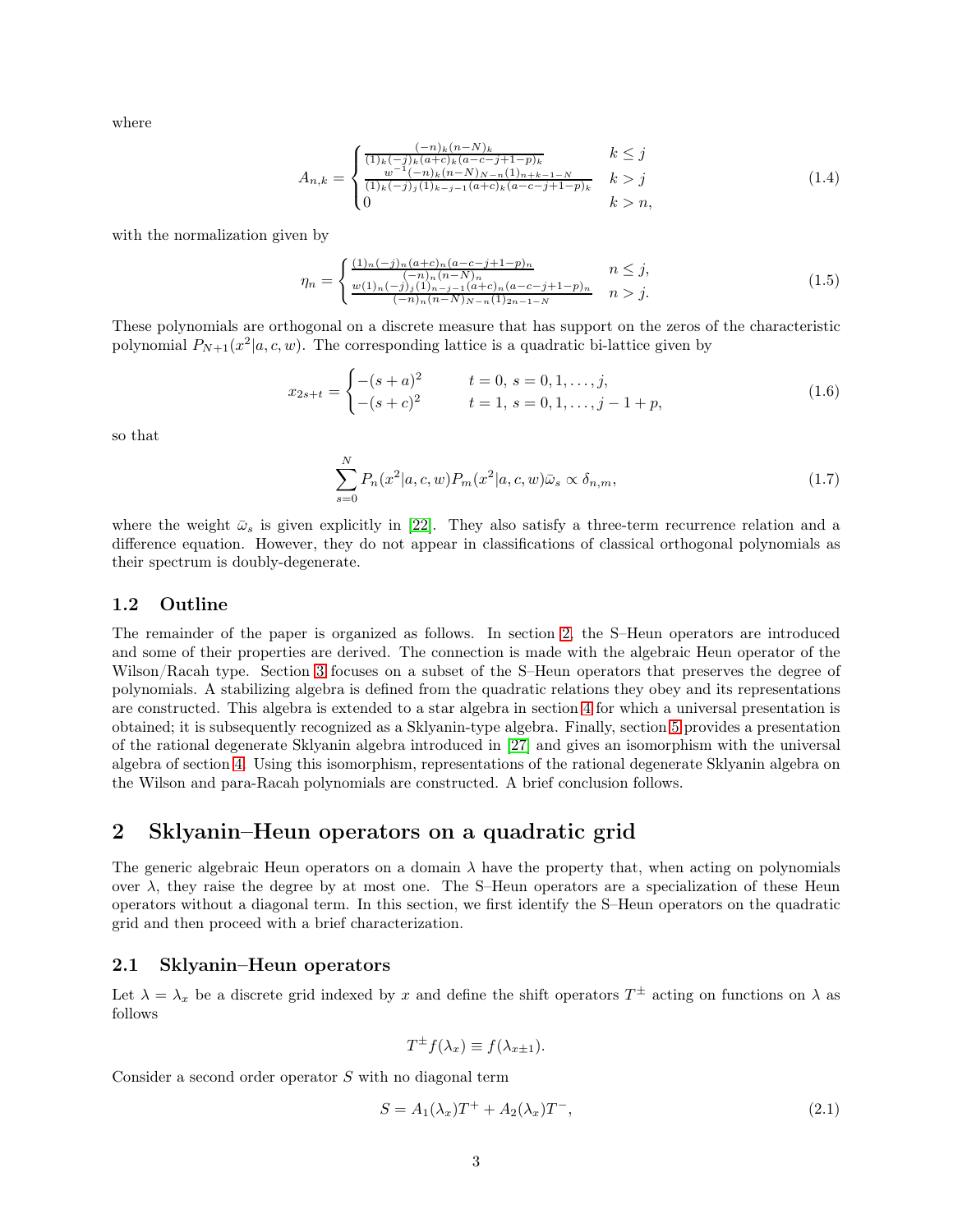where  $A_1$  and  $A_2$  are functions on  $\lambda_x$ . Demand that S satisfies the degree-raising property

<span id="page-3-2"></span><span id="page-3-0"></span>
$$
S \cdot p_n(\lambda_x) = q_{n+1}(\lambda_x), \tag{2.2}
$$

for  $p_n$  and  $q_{n+1}$  arbitrary polynomials of degree n and  $n+1$ , respectively. One can determine the coefficients  $A_1$  and  $A_2$  by acting on the first two monomials in  $\lambda_x$  as follows

$$
S \cdot 1 = u_0 + u_1 \lambda_x, \quad S \cdot \lambda_x = u_2 + u_3 \lambda_x + u_4 \lambda_x^2. \tag{2.3}
$$

One finds

$$
A_1(\lambda_x) = \frac{u_2 + u_3 \lambda_x + u_4 \lambda_x^2 - u_0 \lambda_{x-1} - u_1 \lambda_{x-1} \lambda_x}{\lambda_{x+1} - \lambda_{x-1}},
$$
  
\n
$$
A_2(\lambda_x) = -\frac{u_2 + u_3 \lambda_x + u_4 \lambda_x^2 - u_0 \lambda_{x+1} - u_1 \lambda_{x+1} \lambda_x}{\lambda_{x+1} - \lambda_{x-1}}.
$$
\n(2.4)

The S–Heun operators are defined as the set of operators of the form [\(2.1\)](#page-2-1) with the coefficients given in [\(2.4\)](#page-3-0). As these coefficients admit five independent parameters, the S–Heun operators form a five-dimensional vector space  $\mathcal{SH}$  of operators on  $\lambda$ . A basis for this space can be chosen as follows

$$
L = \mathcal{N}(\lambda_x)(T^+ - T^-),
$$
  
\n
$$
M_1 = \mathcal{N}(\lambda_x) [(\lambda_x - \lambda_{x-1})T^+ + (\lambda_{x+1} - \lambda_x)T^-],
$$
  
\n
$$
M_2 = \mathcal{N}(\lambda_x) [(\lambda_x + \lambda_{x-1})T^+ - (\lambda_{x+1} + \lambda_x)T^-],
$$
  
\n
$$
R_1 = \mathcal{N}(\lambda_x)\lambda_x [(\lambda_x - \lambda_{x-1})T^+ + (\lambda_{x+1} - \lambda_x)T^-],
$$
  
\n
$$
R_2 = \mathcal{N}(\lambda_x)\lambda_x [(\lambda_x + \lambda_{x-1})T^+ - (\lambda_{x+1} + \lambda_x)T^-],
$$
\n(2.5)

where

<span id="page-3-3"></span><span id="page-3-1"></span>
$$
\mathcal{N}(\lambda_x) \equiv [\lambda_{x+1} - \lambda_{x-1}]^{-1}.
$$

The naming conventions used in [\(2.5\)](#page-3-1) will be explained in the next subsection.

<span id="page-3-5"></span>**Remark 1.** Acting on the left with  $T^+$  for each of the operators in [\(2.5\)](#page-3-1), it can be seen that the set of operators  $SH$  can also be understood as the set of first order shift operators of step two over  $\lambda$  that satisfies the property [\(2.2\)](#page-3-2).

#### 2.2 Sufficiency of the construction

As established above, for an operator S of the form  $(2.1)$  to satisfy the property  $(2.2)$ , the expressions  $(2.4)$ are necessary conditions. The sufficiency of these conditions follows from the ensuing proposition.

<span id="page-3-4"></span>**Proposition 1.** A generic element  $S \in \mathcal{SH}$  satisfies the property [\(2.2\)](#page-3-2) if the grid  $\lambda_x$  is of one of the following forms

$$
\lambda_x = \alpha q^x + \beta q^{-x} + \kappa, \qquad \lambda_x = \alpha x^2 + \beta x + \kappa, \qquad or \qquad \lambda_x = (-1)^x (\alpha x + \beta) + \kappa, \tag{2.6}
$$

for some constants  $\alpha$ ,  $\beta$ ,  $\kappa$ .

*Proof.* An element  $S \in \mathcal{SH}$  of the form [\(2.1\)](#page-2-1) is specified by a set of parameters  $\{u_i\}_{i=0,1,\dots,4}$  [\(2.4\)](#page-3-0). The action of S on a monomial in  $\lambda_x$  can be reduced by linearity to the five cases given by  $u_i = \delta_{i,j}$  for  $j = 0, 1, \ldots, 4$ . Upon inspecting [\(2.4\)](#page-3-0), one understands that only the operators defined by  $u_i = \delta_{i,0}$  or  $u_i = \delta_{i,2}$  need to be analyzed; those remaining amount to one of these two operators multiplied by some power of  $\lambda_x$ .

The first case we treat is  $u_i = \delta_{i,2}$  and it corresponds to the operator we have denoted L. It can be seen from [\(2.4\)](#page-3-0) that when  $u_i = \delta_{i,3}$  or  $u_i = \delta_{i,4}$ , the corresponding operator is  $\lambda_x L$  or  $\lambda_x L$ , respectively. It follows that for  $S$  to satisfy property  $(2.2)$ , one must have that  $L$  decreases the degree of polynomials in  $\lambda_x$  by one. Similarly, it follows from [\(2.4\)](#page-3-0) that the case  $u_i = \delta_{i,1}$  will satisfy [\(2.2\)](#page-3-2) if the case of  $u_i = \delta_{i,0}$ ,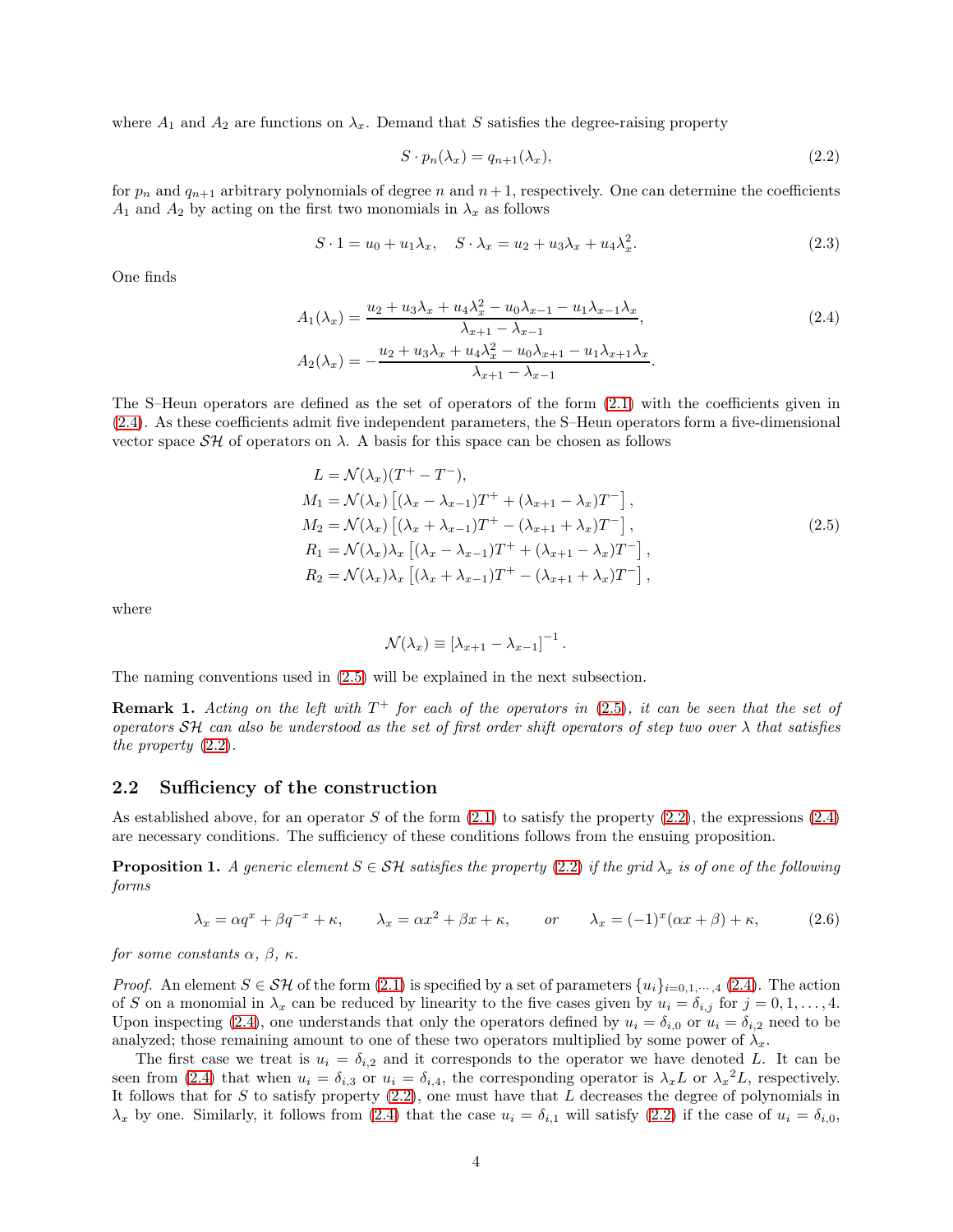corresponding to the S–Heun operator  $\frac{1}{2}(M_1 - M_2)$ , is an operator that stabilizes the set of polynomials of a given degree.

Thus, a generic element of the form [\(2.1\)](#page-2-1) will satisfy [\(2.2\)](#page-3-2) if the subset of operators generated by the cases  $u_i = \delta_{i,j}$  for  $j = 0, 2, 3$  preserves the degree of polynomials. As the generators of this subset are all tridiagonal operators, the proposition follows from the results in [\[31\]](#page-15-13) which identifies [\(2.6\)](#page-3-3) as the possible grids allowing second-order difference equations diagonalized by polynomials.  $\Box$ 

On the quadratic grid, it can be shown that a generic element of the vector space spanned by [\(2.5\)](#page-3-1) satisfies the property [\(2.2\)](#page-3-2). Indeed, as derived above, the expressions [\(2.4\)](#page-3-0) for the coefficients are necessary conditions. The derivations so far were grid-independent, but to proceed further, one needs to fix the grid. Let us consider the quadratic grid

<span id="page-4-3"></span><span id="page-4-1"></span><span id="page-4-0"></span>
$$
\lambda_x = x^2. \tag{2.7}
$$

For this choice of grid, one has that proposition [1](#page-3-4) holds and the sufficiency of the construction is established.

The leading terms of the actions on monomials in  $\lambda_x$  are now computed for future reference. In the case of  $L$ , one obtains

$$
L \cdot \lambda_x^n = \sum_{k=1}^n \binom{n}{k} \lambda_x^{n-k} \sum_{\substack{j \text{ odd} \\ 0 \le j \le k}} \binom{k}{j} \left(4\lambda_x + p^2\right)^{\frac{j-1}{2}} = n \lambda_x^{n-1} + O(\lambda_x^{n-2}),\tag{2.8}
$$

which is verified to be a degree lowering operator. Moreover, one finds that

$$
\frac{1}{2}(M_1 - M_2) \cdot \lambda_x^n = \sum_{\substack{k=0 \\ 0 \le j \le k}}^n {n \choose k} {k \choose j} \lambda_x^{n-k} \left[ \frac{1 + (-1)^j}{2} (4\lambda_x + p^2)^{\frac{j}{2}} - \frac{1 - (-1)^j}{2} (\lambda_x + 1) (4\lambda_x + p^2)^{\frac{j-1}{2}} \right],
$$
\n
$$
= (1 - n)\lambda_x^n + O(\lambda_x^{n-1}),
$$
\n(2.9)

which preserves the degree of polynomials. The actions of the other generators follow from  $(2.8)$  and  $(2.9)$ by noting that

<span id="page-4-2"></span>
$$
\frac{1}{2}(M_1 + M_2) = \lambda_x L, \qquad R_1 = \lambda_x M_1, \qquad R_2 = \lambda_x M_2. \tag{2.10}
$$

With the above observations, it follows that a generic linear combination of the basis elements [\(2.5\)](#page-3-1) displays the degree raising property [\(2.2\)](#page-3-2). These calculations enable one to see that the choice of basis [\(2.5\)](#page-3-1) decomposes the generic special Heun operator into operators that have a prescribed action on polynomials in  $\lambda_x$ . Indeed, L can be identified as a lowering operator,  $M_1$  and  $M_2$  as stabilizing operators while  $R_1$  and  $R_2$  are raising operators.

### 2.3 S–Heun operators of the Wilson type and the Heun–Racah operator

As the S–Heun operators are specialized algebraic Heun operators [\[17\]](#page-14-1), they are related to the general algebraic Heun operators associated to the same grid. The Heun–Racah operator  $W$  on the quadratic grid introduced in [\[5\]](#page-14-5) admits a quadratic embedding in the set  $\mathcal{SH}$  of S–Heun operators on the quadratic grid. In view of Remark [1,](#page-3-5) it will come as no surprise that this embedding is obtained by first conjugating the Heun–Racah operator W by a scaling of the grid  $\mu : x \to 2x$ , such that the shift operators in W act with a step of two. One obtains

$$
\mu^{-1} \circ W \circ \mu = R_1(a_1M_1 + a_2M_2 + a_3L) + R_2(a_4M_1 + a_5M_2 + a_6L) + a_7LM_2 + a_8M_2^2 + a_9L^2, \quad (2.11)
$$

where the coefficients  $a_i$ ,  $i = 1, 2, ..., 9$  are given in terms of the parameters  $t_0, t_1, u_0, u_1, u_2, v_0, v_1, v_2$  and  $v_3$ of  $W$  in [\[5\]](#page-14-5) as

$$
a_1 = \frac{t_1 + u_2}{4} - \frac{v_3}{16}, \qquad a_2 = -\frac{t_1}{8} + 8u_0 + u_1 - 2v_1 + \frac{v_3}{16}, \quad a_3 = \frac{1}{4} \left( -8t_0 - t_1 - 64u_0 - 3u_2 + 16v_1 + 2v_2 \right),
$$
  
\n
$$
a_4 = \frac{u_2}{4} - a_2, \qquad a_5 = \frac{v_3}{16}, \qquad a_6 = a_3 - 2u_1, \qquad a_7 = 8u_0, \qquad a_8 = t_0,
$$
  
\n
$$
a_9 = -t_0 - 24u_0 + 16v_0.
$$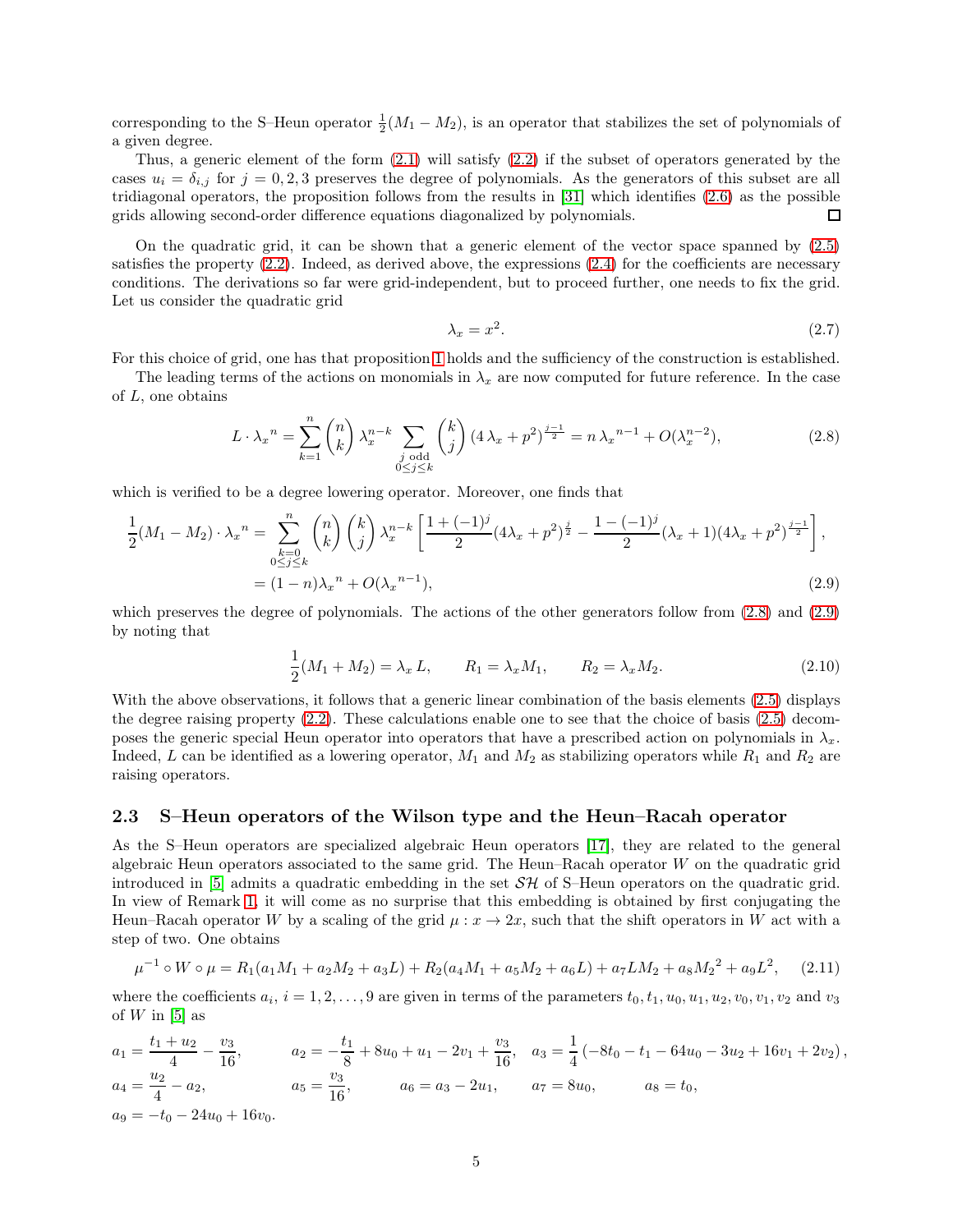The operator X that acts by multiplication by the grid variable  $\lambda_x$  can be written as a quadratic expression in terms of the S–Heun generators:

$$
X \equiv x^2 = (R_1 + R_2)(M_1 - L) - \frac{1}{2}R_1M_2 - \frac{1}{2}R_2M_1.
$$
\n(2.12)

### <span id="page-5-0"></span>3 The stabilizing subalgebra stab

By direct computations from the definitions [\(2.5\)](#page-3-1), it can be seen that the S–Heun generators satisfy homogeneous quadratic relations, with the complete list given in the appendix [7.1.](#page-13-0) From these relations, it is observed that the subset of stabilizing S–Heun operators generated by  $L, M_1$  and  $M_2$  closes as a quadratic algebra to be called stab whose relations are

$$
[L, M_1] = 2L^2, \qquad [L, M_2] = \{M_1, L\}, \qquad [M_1, M_2] = \{M_2, L\} - 4L^2. \tag{3.1}
$$

The Casimir element C is given by

<span id="page-5-4"></span><span id="page-5-1"></span>
$$
C = M_1^2 - \{M_2, L\} + 3L^2,\tag{3.2}
$$

and is equal to the identity in the realization [\(2.5\)](#page-3-1) in terms of shift operators. It will prove fruitful to examine the stabilizing algebra [\(3.1\)](#page-5-1) in this realization. Knowing that it stabilizes polynomials in  $\lambda_x$  of a given degree, one may set up an eigenvalue problem on this space.

#### 3.1 Diagonalization of a generic linear element

Consider a generic linear combination of the operators  $L, M_1, M_2$ 

$$
P(s,t) = uL + vM_1 + wM_2,
$$
\n(3.3)

parametrized as follows

$$
u = \frac{(1+2s)(1+2t)-1}{4}
$$
,  $v = \frac{1}{2}(1+s+t)$ ,  $w = \frac{1}{2}$ ,

with  $0 \leq s, t \in \mathbb{R}$  being arbitrary parameters. It is straightforward to show that, under the invertible transformation

<span id="page-5-2"></span>
$$
\rho: x \mapsto -ix,
$$

the operator  $P$  is given by

$$
\tilde{P} \equiv \rho \circ P \circ \rho^{-1} = -\frac{1}{4ix} \left[ (t - ix)(s - ix)\tilde{T}^+ - (s + ix)(t + ix)\tilde{T}^- \right],
$$

with  $\tilde{T}^{\pm}$  defined by  $\tilde{T}^{\pm}f(x) \mapsto f(x \pm i)$ . Multiplying each term in the above by  $(2ix \pm 1)/(2ix \pm 1)$ , one recognizes the off-diagonal terms of the difference operator diagonalized by the continuous dual Hahn polynomials [\[20\]](#page-15-12). Denoting these polynomials as  $S_n(x^2|1/2, s, t)$  one has

$$
\tilde{P} S_n(x^2|1/2, s, t) = (n - (s + t)/2) S_n(x^2|1/2, s, t).
$$

Once an element is specified by [\(3.3\)](#page-5-2), this defines an eigenbasis in terms of the continuous dual Hahn polynomials. However, no meaningful action can be identified for the remaining elements in stab. We consider instead quadratic combinations in the elements of the algebra.

#### 3.2 Action on Wilson polynomials

A natural action of the stabilizing algebra stab on the Wilson polynomials arises from the realization [\(2.5\)](#page-3-1). Indeed, defining the following pair of operators from [\(3.3\)](#page-5-2)

$$
\mu^{(a,b,c,d)} = P(2a-1, 2b-1), \qquad \mu^{*(a,b,c,d)} = P(2c, 2d), \qquad (3.4)
$$

such that manifestly

<span id="page-5-3"></span>
$$
\mu^{*(a,b,c,d)} = \mu^{(c+1/2,d+1/2,a-1/2,b-1/2)},
$$

one has the following proposition: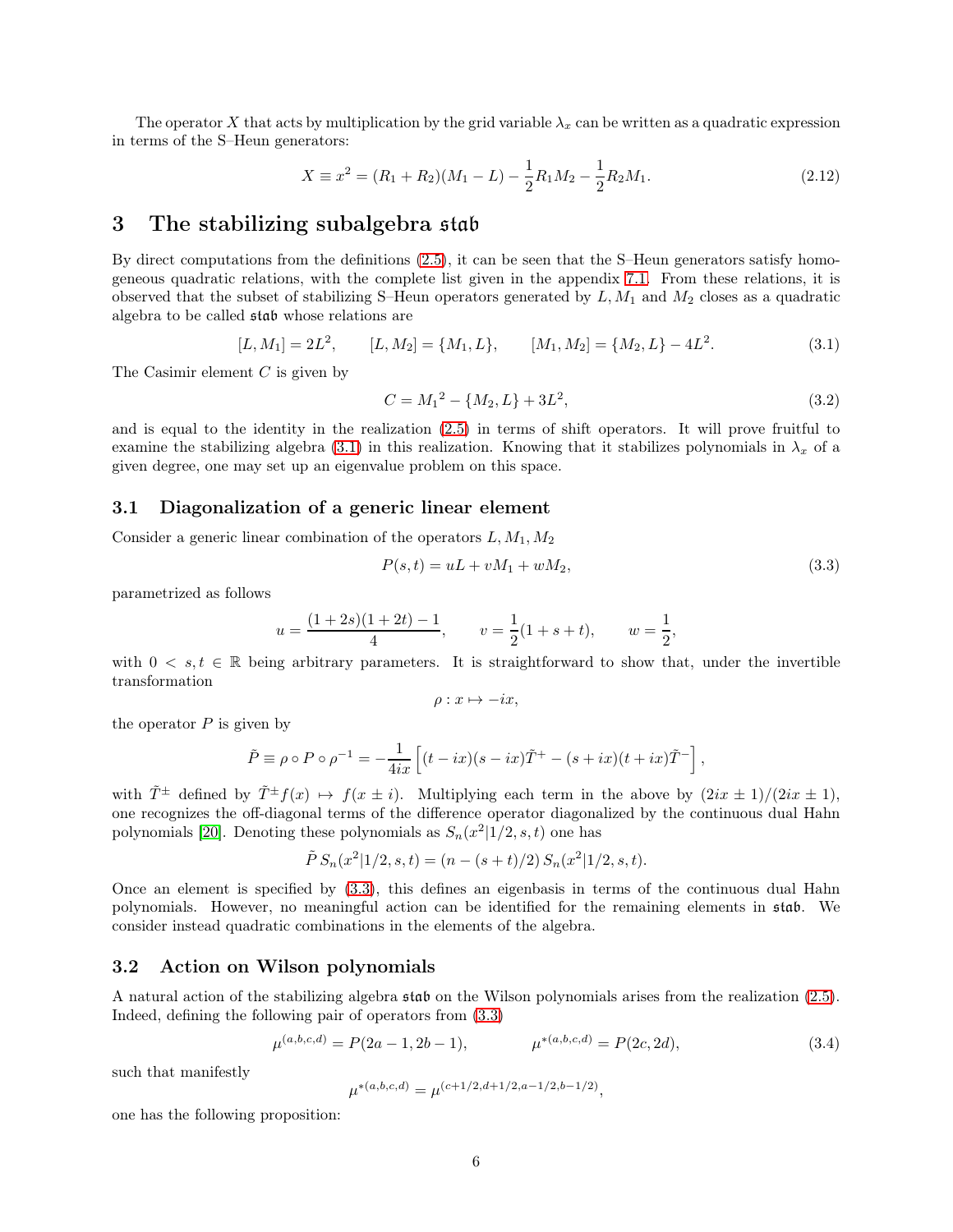<span id="page-6-2"></span>**Proposition 2.** The quadratic element  $Q \in \mathfrak{stab}$  defined by

$$
Q \equiv \mu^{*(a,b,c,d)} \mu^{(a,b,c,d)}, \tag{3.5}
$$

where  $\mu$  and  $\mu^*$  are given by [\(3.4\)](#page-5-3) and with  $0 < a, b \in \mathbb{R}$  and  $1/2 < c, d \in \mathbb{R}$  is realized, up to a constant term, by the Wilson operator conjugated by the grid scaling

$$
\phi: x \mapsto -2ix. \tag{3.6}
$$

*Proof.* In the realization [\(2.5\)](#page-3-1), conjugating  $Q$  by the scaling transformation [\(3.6\)](#page-6-0), it can be seen by direct calculations that the transformed operator  $\tilde{Q}$  is given by

$$
\tilde{Q} \equiv \phi \circ Q \circ \phi^{-1} = \frac{(a - ix)(b - ix)(c - ix)(d - ix)}{2ix(2ix - 1)} \tilde{T} + \frac{(a + ix)(b + ix)(c + ix)(d + ix)}{2ix(2ix + 1)} \tilde{T} - \left[ \frac{(a - ix)(b - ix)(c - ix)(d - ix)}{2ix(2ix - 1)} + \frac{(a + ix)(b + ix)(c + ix)(d + ix)}{2ix(2ix + 1)} \right] + (a + b)(c + d - 1).
$$

The above operator is identified as the Wilson operator [\[20\]](#page-15-12), up to a constant term.

**Remark 2.** The operator X that acts by multiplication by the variable  $\lambda_x$  can be embedded [\(2.12\)](#page-5-4) in the set SH of S–Heun operators. In addition, with the operator Q identified as the Wilson operator, the bispectral pair of operators that generates the Racah/Wilson algebra [\[15,](#page-14-15) [13,](#page-14-16) [12\]](#page-14-17) admits an embedding in the set SH of S–Heun operators. Moreover, a quartic embedding of the Heun–Racah operator [\(2.11\)](#page-4-2) is obtained from the construction of the Heun–Racah operator [\[5\]](#page-14-5) by the tridiagonalization [\[16\]](#page-14-18) of the Racah operator.

The definition of Q in [\(3.5\)](#page-6-1) naturally provides a factorization of the Wilson operator in terms of  $\mu^{*(a,b,c,d)}$ and  $\mu^{(a,b,c,d)}$ . Moreover, it directly follows from proposition [2](#page-6-2) that the operator  $\tilde{Q}$  is diagonalized by the Wilson polynomials:

$$
\tilde{Q}W_n(x^2|a,b,c,d) = [n(n+a+b+c+d-1)+(c+d)(a+b-1)] W_n(x^2|a,b,c,d).
$$

Introducing a third operator  $\tau^{(a,b,c,d)}$  defined by

$$
\tau^{(a,b,c,d)} = 4L,\tag{3.7}
$$

a presentation of stab in terms of the generators  $\mu^{(a,b,c,d)}$ ,  $\mu^{*(a,b,c,d)}$  and  $\tau^{(a,b,c,d)}$  can be given for generic values of the parameters  $a, b, c, d$ . This allows to construct representations of  $\mathfrak{stab}$  on the Wilson polynomials.

**Proposition 3.** A representation of stab on the Wilson polynomials  $\tilde{W}$  (see [\(3.9\)](#page-6-3)) is given by the following actions

$$
\mu^{(a,b,c,d)} \cdot \tilde{W}_n(x^2|a,b,c,d) = -(n+a+b-1)\tilde{W}_n(x^2|a-1/2,b-1/2,c+1/2,d+1/2),
$$
  
\n
$$
\tau^{(a,b,c,d)} \cdot \tilde{W}_n(x^2|a,b,c,d) = n(n+a+b+c+d-1)\tilde{W}_{n-1}(x^2|a+1/2,b+1/2,c+1/2,d+1/2),
$$
  
\n
$$
\mu^{*(a,b,c,d)} \cdot \tilde{W}_n(x^2|a,b,c,d) = -\sigma(n+a+b-1)\tilde{W}_n(x^2|a-1/2,b-1/2,c+1/2,d+1/2)
$$
  
\n
$$
-(1-\sigma)(n+c+d-1)\tilde{W}_n(x^2|a+1/2,b+1/2,c-1/2,d-1/2)
$$
  
\n
$$
+\left[\sigma(ab-cd)-\frac{1}{2}(c+d)-\frac{1}{4}\right]n(n+e_1-1)\tilde{W}_{n-1}(x^2|a+1/2,b+1/2,c+1/2,d+1/2)
$$
 (3.8)

 $\sigma \equiv (a + b - c - d)^{-1}, \quad e_1 \equiv a + b + c + d,$ 

with

$$
\tilde{W}_n(x^2|a,b,c,d) \equiv \phi^{-1} \cdot W_n(x^2|a,b,c,d) = W_n\Big(-\frac{x^2}{4}\Big|a,b,c,d\Big),\tag{3.9}
$$

and  $\phi$  defined in [\(3.6\)](#page-6-0).

<span id="page-6-1"></span><span id="page-6-0"></span> $\Box$ 

<span id="page-6-5"></span><span id="page-6-4"></span><span id="page-6-3"></span>,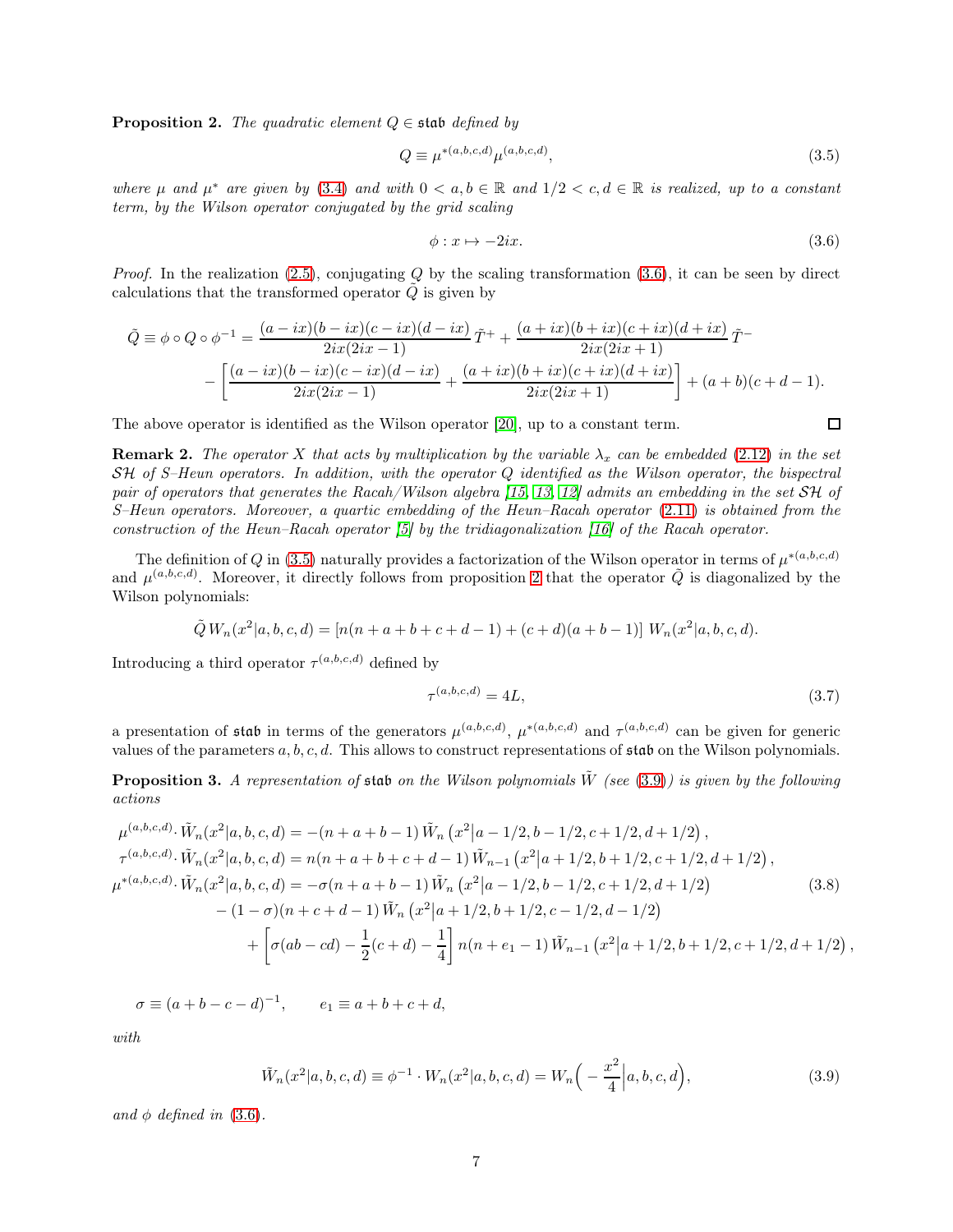*Proof.* The conjugation of the three operators  $\mu^{(a,b,c,d)}$ ,  $\mu^{*(a,b,c,d)}$  and  $\tau^{(a,b,c,d)}$  by the scaling map [\(3.6\)](#page-6-0) yields operators that are identified as the structure and forward shift operators for the Wilson polynomials [\[20\]](#page-15-12). These structure operators have a known action on the Wilson polynomials [\[23\]](#page-15-10). Using the identity

<span id="page-7-5"></span>
$$
\mu^{*(a,b,c,d)} = \sigma \,\mu^{(a,b,c,d)} + (1-\sigma)\mu^{(c,d,a,b)} + \left[\sigma(ab - cd) - \frac{1}{2}(c+d) - \frac{1}{4}\right]\tau^{(a,b,c,d)},\tag{3.10}
$$

which is directly verified and applying the scaling [\(3.6\)](#page-6-0) to the polynomials to get [\(3.9\)](#page-6-3), one obtains the actions [\(3.8\)](#page-6-4). As one can use the orthogonality relation [\(1.1\)](#page-1-1) of the Wilson polynomials to express all polynomials with shifted parameters in [\(3.8\)](#page-6-4) as sums of Wilson polynomials with the initial parameters, these actions define representations of the stabilizing algebra stab on the Wilson polynomials.  $\Box$ 

### <span id="page-7-0"></span>4 Extension of stab to a star algebra

The construction laid out in the preceding section parallels the structural approach to orthogonal polynomials due to Kalnins and Miller [\[23,](#page-15-10) [19\]](#page-14-13). In particular, Miller derives in [\[23\]](#page-15-10) the orthogonality [\(1.1\)](#page-1-1) of the Wilson polynomials from the structural recurrence relations associated to  $\mu^{(a,b,c,d)}$  and  $\tau^{(a,b,c,d)}$  by identifying the operator  $\mu^{*(a,b,c,d)}$  and deriving an inner product such that this operator is the adjoint of  $\mu^{(a,b,c,d)}$ . An operator  $\tau^{*(a,b,c,d)}$  is then identified as the adjoint of  $\tau^{(a,b,c,d)}$ . A similar approach in the context of the S–Heun operators can be pursued at the algebraic level.

The representations defined through [\(3.8\)](#page-6-4) are endowed with a natural inner product inherited from the orthogonality relation [\(1.1\)](#page-1-1). This enables one to define a star operation, such that  $\mu^{*(a,b,c,d)}$  is precisely the adjoint of  $\mu^{(a,b,c,d)}$  under the inner product. It follows that  $\tilde{Q}$  is a self-adjoint operator. However, the stabilizing algebra is not closed under the star operation. This can be seen by taking the adjoint of  $\tau^{(a,b,c,d)}$ , a lowering operator, which would involve raising operators that are not contained in the stabilizing algebra stab. We shall now extend stab to its closure under the star operation.

#### 4.1 Star operation

With the help of  $(1.1)$ , one constructs an operator as the adjoint of the forward shift operator. This leads to the backward shift operator for the Wilson polynomials [\[20\]](#page-15-12) with action given by

$$
(\phi^{-1} \circ \tau^{*(a,b,c,d)} \circ \phi) \cdot W_n(x^2 | a,b,c,d) = W_{n+1}(x^2 | a-1/2, b-1/2, c-1/2, d-1/2).
$$
 (4.1)

The operator  $\tau^{*(a,b,c,d)}$  can then be decomposed in terms of the S-Heun operators as follows

<span id="page-7-4"></span>
$$
\tau^{*(a,b,c,d)} = a_1 L + a_2 M_1 + a_3 M_2 + a_4 R_1 + a_5 R_2,\tag{4.2}
$$

with the coefficients given by

$$
a_1 = 4e_4 - e_3 + \frac{e_1 - 1}{4}
$$
,  $a_2 = e_3 - \frac{e_2}{2} + \frac{e_1}{8}$ ,  $a_3 = \frac{e_2}{2} - \frac{5e_1}{8} + \frac{1}{2}$ ,  $a_4 = \frac{e_1}{4} - \frac{3}{8}$ ,  $a_5 = -\frac{1}{8}$ 

where  $e_1, e_2, e_3$  and  $e_4$  are the elementary symmetric polynomials in the four parameters a, b, c and d:

$$
e_1 = a + b + c + d, \t e_2 = ab + ac + ad + bc + bd + cd,
$$
  
\n
$$
e_3 = abc + abd + acd + bcd, \t e_4 = abcd.
$$
\n(4.3)

Introducing  $\tau^{*(a,b,c,d)}$  as a fourth generator together with those of the stabilizing algebra stab leads to an algebra closed under the star operation.

**Proposition 4.** The algebra  $\mathfrak{stab}^*$  generated by  $\mu^{(a,b,c,d)}$ ,  $\mu^{*(a,b,c,d)}$ ,  $\tau^{(a,b,c,d)}$  and  $\tau^{*(a,b,c,d)}$ , together with the relations induced from their definitions in terms of S–Heun operators given in [\(3.4\)](#page-5-3), [\(3.7\)](#page-6-5) and [\(4.2\)](#page-7-1) admits the natural star map defined from its canonical action on the generators:

<span id="page-7-2"></span><span id="page-7-1"></span>
$$
* : \tau \longmapsto \tau^*, \tag{4.4}
$$

<span id="page-7-3"></span>
$$
\mu \longmapsto \mu^*.\tag{4.5}
$$

Proof. The result follows from the results of [\[23\]](#page-15-10) after conjugation of the generators by the scaling map [\(3.6\)](#page-6-0).  $\Box$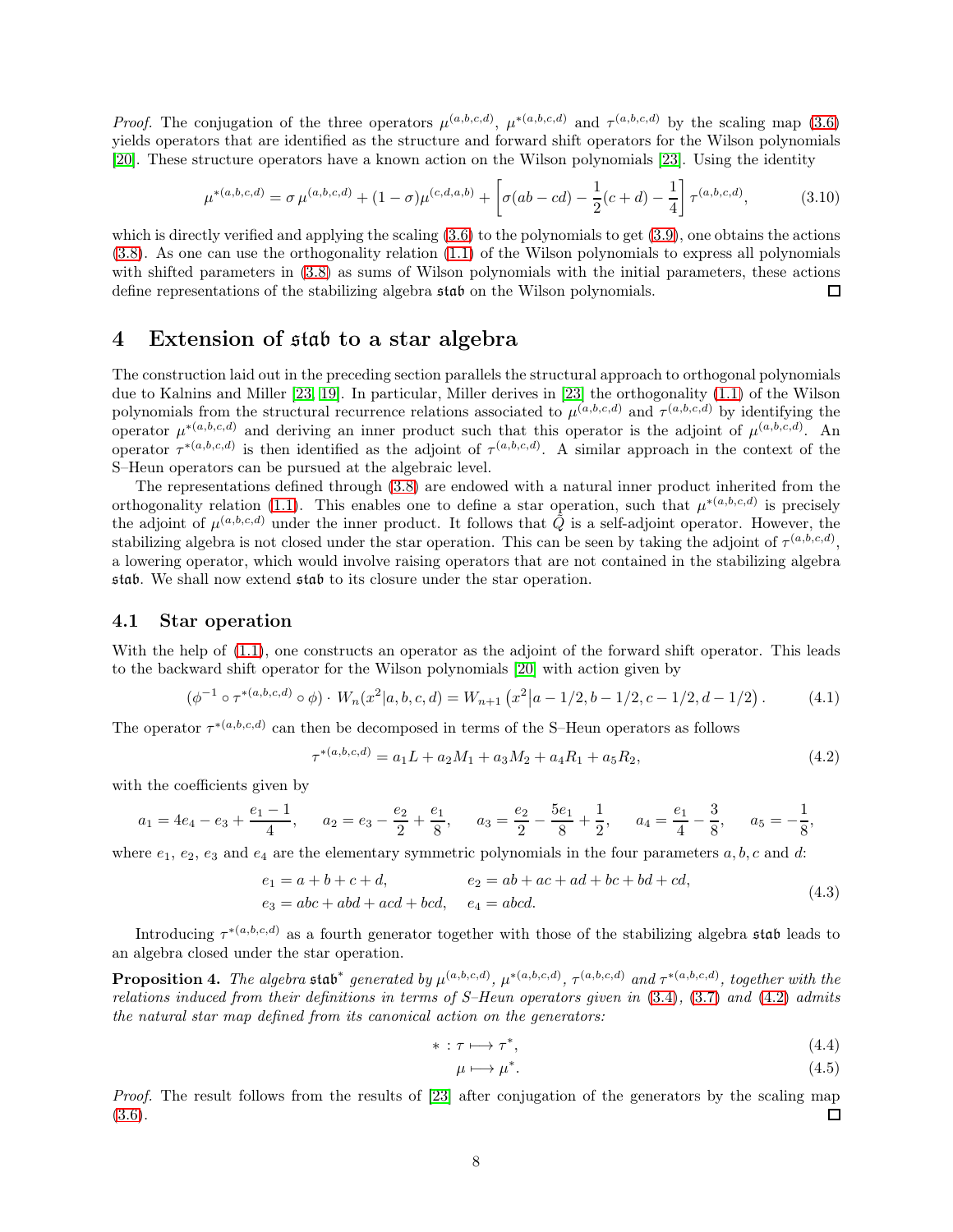#### 4.2 A universal presentation of stab<sup>∗</sup>

The algebra stab<sup>\*</sup> can be presented in terms of quadratic relations by making use of the relations given in the appendix [7.1.](#page-13-0) However, such a presentation obfuscates the structure of the algebra because the parameters  $a, b, c$  and d of the Wilson polynomial appear explicitly in the relations. Thus, it does not define uniquely an algebra associated to the quadratic grid.

Recall that the normalized Wilson polynomials are known [\[23\]](#page-15-10) to be fully symmetric under permutations of their four parameters. However, the definitions for the two stabilizing generators given in [\(3.4\)](#page-5-3) do not make this symmetry manifest, because they contain the specific parameters of the representation. Nervertheless, the permutation symmetry of the polynomials can be made manifest at the level of the algebra to obtain a universal presentation.

<span id="page-8-2"></span>Proposition 5. The algebra stab<sup>\*</sup> admits a presentation as a unital associative algebra with four generators  $U, V, Y$  and R obeying the following relations

$$
[V, Y] = -\{U, Y\}, \qquad [U, Y] = -\{Y, Y\}, \qquad [U, V] = \{V, Y\} - 2\{Y, Y\}, [R, Y] = \{U, U\} - \{U, V\} + \{V, Y\}, \qquad [R, V] = 2\{V, Y\} - \{Y, Y\} - \{V, V\} - \{U, R\}, \qquad (4.6)
$$

$$
[R, U] = \{U, V\} + 2\{V, Y\} - 2\{U, Y\} - \{V, V\} - \{Y, Y\} - \{R, Y\}.
$$

The two Casimir operators are given by

$$
Q_1 = U^2 - \{V, Y\} + 3Y^2, \qquad Q_2 = U^2 + V^2 - \{U, V\} - \{U, Y\} - \{R, Y\}.
$$
 (4.7)

Proof. Consider the following generic linear combination of generators

<span id="page-8-3"></span><span id="page-8-1"></span><span id="page-8-0"></span>
$$
u \,\mu^{(a,b,c,d)} + v \,\mu^{*(a,b,c,d)}.
$$

Acting with the symmetric group  $S_4$  on the parameters  $(a, b, c, d)$ , one constructs a fully symmetric element in terms of the S–Heun operators as follows

$$
\frac{1}{|S_4|} \sum_{\sigma \in S_4} \left[ u \,\mu^{\sigma(a,b,c,d)} + v \,\mu^{*\sigma(a,b,c,d)} \right] =
$$
\n
$$
\frac{1}{2} [(u-v) - e_1(u+v)] M_1 - \frac{1}{2} (u+v) M_2 + \left[ \frac{e_1}{2} (u-v) - \frac{2e_2}{3} (u+v) \right] L.
$$

Setting  $u = 1$  and either  $u = v$  or  $u = -v$  in the above yields two independent generators that are manifestly symmetric and can be used instead of  $\mu$  and  $\mu^*$  to obtain another presentation of  $\mathfrak{stab}^*$ . The relations in this new presentation now only involve the elementary symmetric polynomials [\(4.3\)](#page-7-2). Subsequently, it becomes straightforward to eliminate all remaining parameters in the algebraic relations by further redefining the generators as

$$
U = M_1 + e_1 L, \qquad V = M_2 + e_1 M_1 + \frac{1}{2} e_1^2 L, \qquad Y = L,
$$
\n(4.8)

$$
R = R_2 + (2e_1 - 3)R_1 + \frac{1}{2}(3e_1^2 - 10e_1 + 4)M_2 + \frac{1}{2}(e_1 + 1)(e_1^2 - 4e_1 + 2)M_1 + \frac{1}{8}(e_1^4 - 4e_1^3 - 8e_1^2 + 24e_1 - 8)L.
$$
 (4.9)

Using the quadratic relations of the S–Heun operators given in the appendix [7.1,](#page-13-0) the relations [\(4.6\)](#page-8-0), as well as the centrality of the two operators in [\(4.7\)](#page-8-1), are verified.  $\Box$ 

In a realization in terms of S–Heun operators, the Casimir operators [\(4.7\)](#page-8-1) are proportionnal to the identity and the coefficients are functions of the parameters of the polynomials. One has

<span id="page-8-4"></span>
$$
Q_1 = 1, \qquad Q_2 = (e_1 - 2)(e_1 - 4), \tag{4.10}
$$

where  $e_1$  is given in [\(4.3\)](#page-7-2).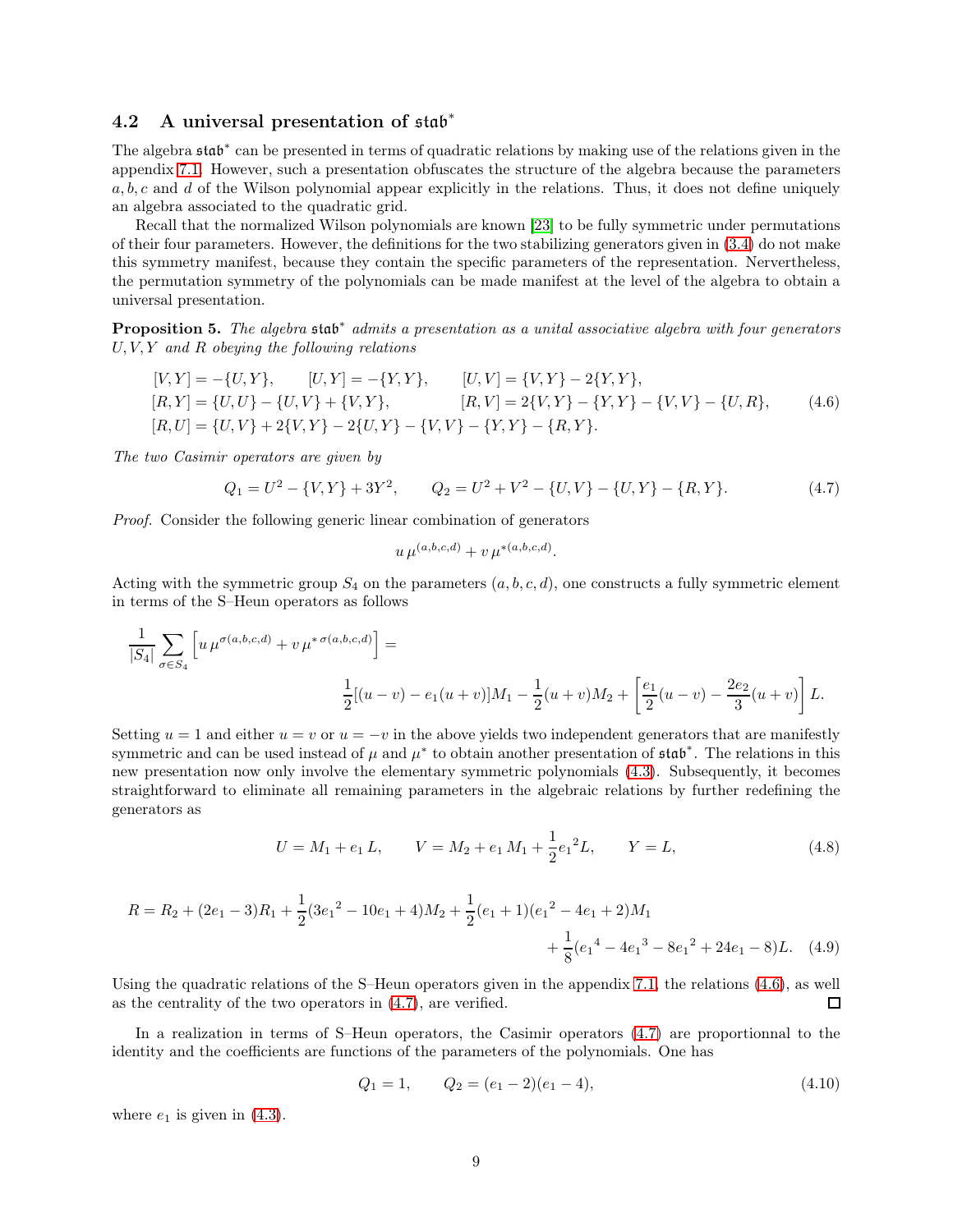Remark 3. While a universal presentation of stab<sup>\*</sup> has been given in proposition [5,](#page-8-2) the star structure is not universal and depends explicitly on the representation parameters. This is not surprising because the map [\(4.4\)](#page-7-3) is constructed using the inner product [\(1.1\)](#page-1-1) corresponding to a specific realization with fixed parameters. Nevertheless, one can work in a specific realization and write the generators in [\(4.6\)](#page-8-0) in terms of the structural operators  $(3.4)$ ,  $(3.7)$  and  $(4.2)$  as follows

$$
U = \frac{1}{|S_4|} \sum_{\sigma \in S_4} \left[ \mu^{\sigma(a,b,c,d)} - \mu^{*\sigma(a,b,c,d)} \right], \qquad V = \frac{1}{|S_4|} \sum_{\sigma \in S_4} \left[ -\mu^{\sigma(a,b,c,d)} - \mu^{*\sigma(a,b,c,d)} \right] + \alpha Y,
$$
  
\n
$$
Y = \frac{1}{4}\tau, \qquad R = 8\tau^{*(e_1,e_2,e_3,e_4)} - (2 - 3\alpha)V + (1 - 3\alpha + \beta)U + (1 - \beta + \gamma)Y,
$$
\n
$$
(4.11)
$$

where

<span id="page-9-3"></span><span id="page-9-2"></span>
$$
\alpha = \frac{1}{2}e_1^2 - \frac{4}{3}e_2, \qquad \beta = -e_1^3 + 4e_2e_1 - 8e_3, \quad \text{and} \quad \gamma = \frac{3}{4}\alpha e_1^2 - e_1^2e_2 + 8e_1e_3 - 32e_4,\tag{4.12}
$$

with  $e_1, e_2, e_3$  and  $e_4$  given in [\(4.3\)](#page-7-2). With the above, one obtains

$$
U^* = -U, \qquad Y^* = \frac{1}{32} \left[ R + (2 - 3\alpha)V - (1 - 3\alpha + \beta)U - (1 - \beta + \gamma)Y \right], \qquad V^* = V + \alpha (Y^* - Y),
$$
  
\n
$$
R^* = [32 + \alpha (2 - 3\alpha)]Y - (2 - 3\alpha)V - (1 - 3\alpha + \beta)U + [1 - \beta + \gamma - \alpha (2 - 3\alpha)]Y^*.
$$

# 4.3 The algebra stab<sup>∗</sup> as a Sklyanin algebra

It can be seen from [\(4.8\)](#page-8-3) and [\(4.9\)](#page-8-4) that the generators of  $\mathfrak{stab}^*$  only depend on the parameters  $a, b, c, d$ via the elementary symmetric polynomial  $e_1(a, b, c, d)$ . Thus, they will be invariant under a commensurate increase and decrease of any pair of parameters. A glance at [\(4.2\)](#page-7-1) indicates that this will not be the case for  $\tau^{*(a,b,c,d)}$ . However, a pseudo-commutation relation similar to the one introduced by Rains in [\[24\]](#page-15-14) is obtained.

**Proposition 6.** In the realization  $(2.5)$  the identity

$$
\tau^{*(a,b,c+k,d-k)}\,\tau^{*(a+\frac{1}{2},b+\frac{1}{2},c-\frac{1}{2},d-\frac{1}{2})} = \tau^{*(a,b,c,d)}\,\tau^{*(a+\frac{1}{2},b+\frac{1}{2},c-\frac{1}{2}+k,d-\frac{1}{2}-k)},\tag{4.13}
$$

is satisfied. Moreover, at the abstract level  $(4.13)$  encodes the algebraic relations of the  $\mathfrak{stab}^*$  algebra  $(4.6)$ .

*Proof.* Using the definition  $(4.2)$ , the identity  $(4.13)$  is readily verified. The second statement is demonstrated by using [\(4.11\)](#page-9-2) to express  $\tau^{*(a,b,c,d)}$  in terms of the generators [\(4.8\)](#page-8-3) and [\(4.9\)](#page-8-4) as

<span id="page-9-4"></span><span id="page-9-1"></span>
$$
8\tau^{*(a,b,c,d)} = R + (2 - 3\alpha)V - (1 - 3\alpha + \beta)U - (1 - \beta + \gamma)Y,
$$

where  $\alpha, \beta$  and  $\gamma$  are given in [\(4.12\)](#page-9-3). Upon using the above in [\(4.13\)](#page-9-1), one can pick any one of the parameters  $a, b, c, d$  and take the remaining ones to be vanishing. Equating the coefficients of each power of the remaining non-zero parameter in the left- and right-hand side of [\(4.13\)](#page-9-1) yields a set of relations that is algebraically identical to the relations [\(4.6\)](#page-8-0).  $\Box$ 

That the relations of  $\mathfrak{stab}^*$  are encoded in the identity [\(4.13\)](#page-9-1) identifies the  $\mathfrak{stab}^*$  algebra as a Sklyanin-type algebra [\[24\]](#page-15-14).

### <span id="page-9-0"></span>5 The rational degenerate Sklyanin algebra

The rational degenerate Sklyanin algebra  $\mathfrak{s} \mathfrak{K}_r$  is obtained in [\[27\]](#page-15-9) from the Sklyanin algebra [\[25\]](#page-15-0) and is associated to a rational degeneration of an elliptic R-matrix. A presentation can be given as a unital associative algebra generated by four elements  $S_0, S_3, S_+, S_-$  obeying the defining relations

$$
[S_0, S_-] = -2\{S_-, S_-\}, \qquad [S_0, S_+] = 16\{S_3, S_-\} - 16\{S_-, S_-\} + 2\{S_+, S_-\} - 4\{S_3, S_3\},
$$
  
\n
$$
[S_+, S_-] = 2\{S_0, S_3\}, \qquad [S_0, S_3] = 2\{S_3, S_-\} - 8\{S_-, S_-\}, \qquad [S_3, S_\pm] = \pm\{S_0, S_\pm\}.
$$
  
\n(5.1)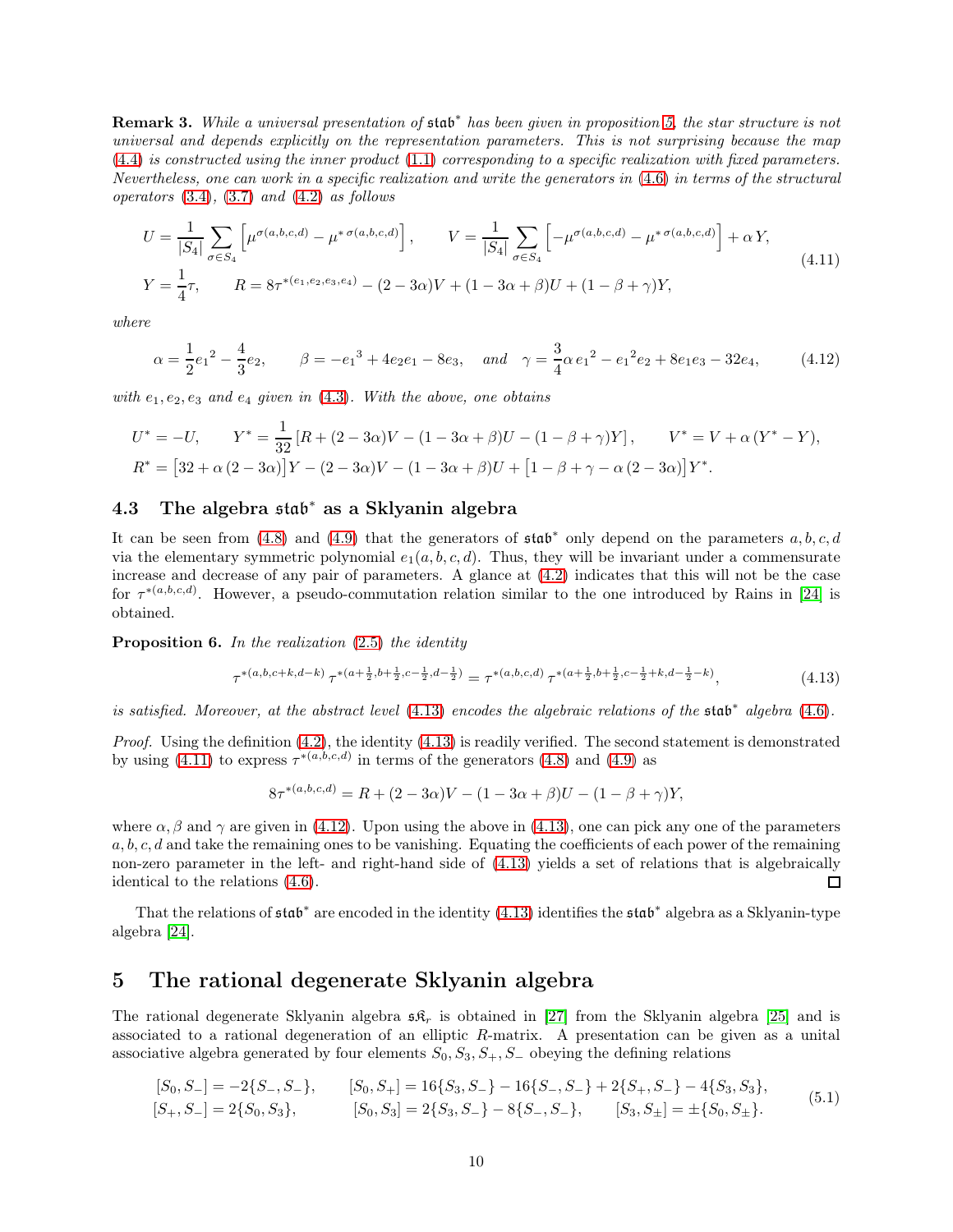The rational degenerate Sklyanin algebra admits two Casimir operators which are given in the above presentation by

$$
C_1 = S_0^2 + S_3^2 + \frac{1}{2} \{S_+, S_-\}, \qquad C_2 = \frac{1}{2} \{S_+, S_-\} + 2 \{S_-, S_3\} + S_3^2 - 6 \{S_-, S_-\}.
$$
 (5.2)

The presentation [\(5.1\)](#page-9-4) is recovered from the one in [\[27\]](#page-15-9) upon setting the free parameter  $\eta = 1$  and defining  $S_{\pm} = S_1 \pm iS_2$ . The following proposition identifies the stab<sup>\*</sup> algebra with the rational degenerate Sklyanin algebra.

<span id="page-10-0"></span>**Proposition 7.** The  $\mathfrak{sk}_r$  algebra defined in [\(5.1\)](#page-9-4) is isomorphic to the  $\mathfrak{stab}^*$  algebra defined in [\(4.6\)](#page-8-0).

Proof. The following map is readily verified to be an isomorphism of algebras.

$$
S_0 = 4Y - 4U, \t S_3 = 4U - 2Y - 4V, \t S_+ = 16R - 14Y - 8U + 24V, \t S_- = -2Y.
$$
(5.3)

#### 5.1 A realization in terms of difference operators

A realization of the rational degenerate Sklyanin algebra in terms of difference operators is provided in [\[27\]](#page-15-9). The Casimir elements are realized as multiples of the identity and are given by

<span id="page-10-2"></span>
$$
C_1 = 16(2s+1)^2 Id, \qquad C_2 = 64s(s+1)Id.
$$

The generators thus represented can be written in terms of the S–Heun operators [\(2.5\)](#page-3-1) as follows

$$
S_0 = 4(2s - 1)L - 4M_1, \qquad S_3 = -2(2s - 1)^2L + 4(2s - 1)M_1 - 4M_2, \qquad S_1 - iS_2 = -2L,
$$

$$
S_1 + iS_2 = -2(4s^2 - 1)(4s^2 - 8s - 1)L - 8(2s - 1)(4s^2 - 4s - 1)M_1 + 8(2s - 1)(6s + 1)M_2 - 16(4s - 1)R_1 + 16R_2.
$$

It is immediate from the above that the realization in terms of S–Heun operators of the  $\mathfrak{s}\mathfrak{K}_r$  algebra involves coefficients that depend on the values of the Casimir operators. A similar observation could be made for the case of the  $\mathfrak{stab}^*$  algebra in [\(4.8\)](#page-8-3) and [\(4.9\)](#page-8-4). It follows from proposition [7](#page-10-0) that the parameters  $e_1$  and s are related by

$$
e_1=2-2s.
$$

#### 5.2 A family of representations

The identification of the rational degenerate Sklyanin algebra  $\mathfrak{sa}_r$  with the  $\mathfrak{stab}^*$  algebra directly leads to a family of representations of  $\mathfrak{g}_{\mathcal{R}_r}$  on the Wilson polynomials.

<span id="page-10-1"></span>**Proposition 8.** A representation of the rational degenerate Sklyanin algebra  $\mathfrak{sk}_r$  [\(5.1\)](#page-9-4) on the Wilson polynomials is defined by the following actions

$$
S_0 \cdot \tilde{W}_n(x^2|a,b,c,d) = 4\sigma(n+c+d-1) \tilde{W}_n(x^2|a+1/2,b+1/2,c-/2,d-1/2)
$$
  
+ 
$$
(4\sigma(ab - cd) - e_1)n(n+e_1 - 1) \tilde{W}_{n-1}(x^2|a+1/2,b+1/2,c+1/2,d+1/2)
$$
  
- 
$$
4\sigma(n+a+b-1) \tilde{W}_n(x^2|a-1/2,b-1/2,c+1/2,d+1/2),
$$

$$
S_3 \cdot \tilde{W}_n(x^2|a, b, c, d) = -4(n+a+b-1)\tilde{W}_n(x^2|a-1/2, b-1/2, c+1/2, d+1/2)
$$
  
+  $\frac{1}{2}(8(ab+cd) - e_1^2 - 1)n(n+e_1 - 1)\tilde{W}_{n-1}(x^2|a+1/2, b+1/2, c+1/2, d+1/2)$   
-  $4(n+c+d-1)\tilde{W}_n(x^2|a+1/2, b+1/2, c-/2, d-1/2),$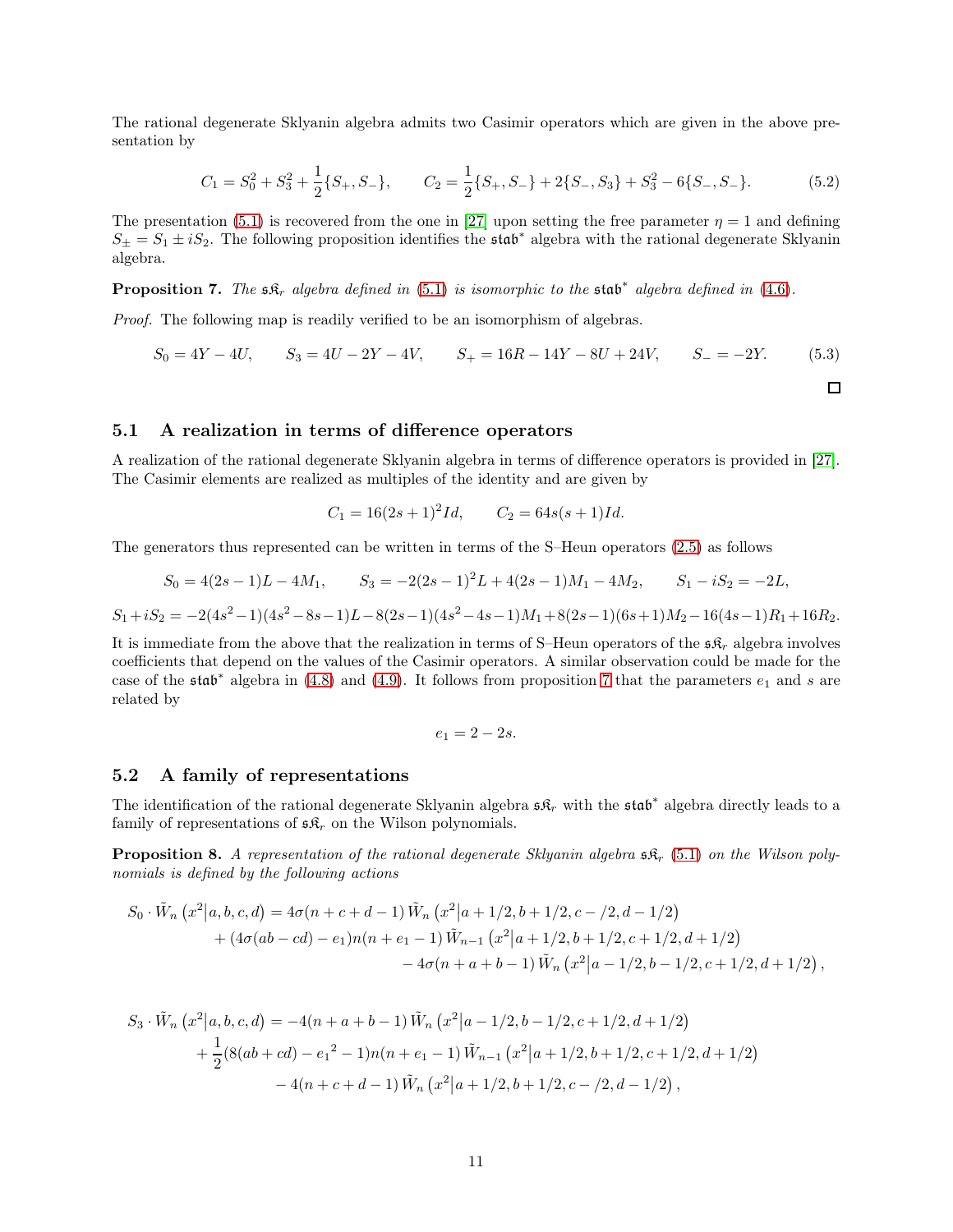$$
S_- \cdot \tilde{W}_n(x^2|a,b,c,d) = -\frac{1}{2}n(n+e_1-1)\tilde{W}_{n-1}(x^2|a+1/2,b+1/2,c+1/2,d+1/2),
$$

$$
S_{+} \cdot \tilde{W}_{n} (x^{2}|a, b, c, d) = 128 \tilde{W}_{n+1} (x^{2}|a - 1/2, b - 1/2, c - 1/2, d - 1/2)
$$
  
+ 8(6\alpha - 1 + 2\beta\sigma)(n + a + b - 1) \tilde{W}\_{n} (x^{2}|a - 1/2, b - 1/2, c + 1/2, d + 1/2)  
+ 8(6\alpha - 1 - 2\beta\sigma)(n + c + d - 1) \tilde{W}\_{n} (x^{2}|a + 1/2, b + 1/2, c - /2, d - 1/2)  
+ 8[(1 - 6\alpha)(ab + cd) - 2\beta\sigma(ab - cd) + \xi] n(n + e\_{1} - 1) \tilde{W}\_{n-1} (x^{2}|a + 1/2, b + 1/2, c + 1/2, d + 1/2),

where  $\alpha, \beta$  and  $\gamma$  are defined in [\(4.12\)](#page-9-3) and

$$
\xi \equiv \frac{1}{2}(1 - 2e_1^2 + e_1^4 - 256e_4),
$$

with  $e_1$  and  $e_4$  defined in  $(4.3)$ .

Proof. One first derives the action of the symmetrized structure operators on the Wilson polynomials. It can be seen from [\(3.8\)](#page-6-4) and [\(4.1\)](#page-7-4) that the expressions in the case of  $\tau$  and  $\tau^*$  are fully symmetric under permutations of the parameters such that their actions are invariant under the symmetrization. To obtain similar expressions for  $\mu$  and  $\mu^*$ , one uses [\(3.10\)](#page-7-5) to write

$$
\mu^{(a,b,c,d)} \pm \mu^{*(a,b,c,d)} = (\mu^{(a,b,c,d)} \pm \mu^{(c,d,a,b)}) \mp \frac{1}{2} (c+d+\frac{1}{2}) \tau^{(a,b,c,d)} \n\pm \sigma \left[ \mu^{(a,b,c,d)} - \mu^{(c,d,a,b)} + (ab - cd) \tau^{(a,b,c,d)} \right].
$$
 (5.4)

The last term in the right-hand side of [\(5.4\)](#page-11-0) is independent of the parameters as

$$
\sigma \left[ \mu^{(a,b,c,d)} - \mu^{(c,d,a,b)} + (ab - cd)\tau^{(a,b,c,d)} \right] = Y - U,
$$
\n(5.5)

and is thus invariant under the symmetrization. As it is verified that

<span id="page-11-1"></span><span id="page-11-0"></span>
$$
\frac{1}{|S_4|} \sum_{\pi \in S_4} (\mu^{\pi(a,b,c,d)} - \mu^{\pi(c,d,a,b)}) = 0,
$$

one can use the invariance of  $\tau$  under permutations of the parameters to obtain from [\(5.4\)](#page-11-0) using [\(5.5\)](#page-11-1) that

$$
\frac{1}{|S_4|} \sum_{\pi \in S_4} (\mu^{\pi(a,b,c,d)} - \mu^{*\pi(a,b,c,d)}) = \sigma \mu^{(c,d,a,b)} - \sigma \mu^{(a,b,c,d)} + \left[ \frac{1}{4} (e_1 + 1) - \sigma(ab - cd) \right] \tau^{(a,b,c,d)}.
$$

Likewise, observing that  $\mu^{(a,b,c,d)} + \mu^{(c,d,a,b)} + (ab+cd)\tau^{(a,b,c,d)}$ , is symmetric under permutations of the parameters, one can use the invariance of  $\tau$  and [\(5.5\)](#page-11-1) in [\(5.4\)](#page-11-0) to obtain

$$
\frac{1}{|S_4|} \sum_{\pi \in S_4} (\mu^{\pi(a,b,c,d)} + \mu^{*\pi(a,b,c,d)}) = (1+\sigma)\mu^{(a,b,c,d)} + (1-\sigma)\mu^{(c,d,a,b)} + \left[ (ab+cd) + \sigma(ab-cd) - \frac{1}{3}e_2 - \frac{1}{4}(e_1+1) \right] \tau^{(a,b,c,d)}.
$$

The actions on the scaled Wilson polynomials [\(3.9\)](#page-6-3) of  $\tau$ ,  $\tau^*$  and of the operators in [\(5.4\)](#page-11-0) are obtained from [\(3.8\)](#page-6-4) and found to be:

$$
\frac{1}{|S_4|} \sum_{\pi \in S_4} (\mu^{\pi(a,b,c,d)} - \mu^{*\pi(a,b,c,d)}) \cdot \tilde{W}_n(x^2|a,b,c,d) =
$$
\n
$$
\left[ \frac{1}{4} (e_1 + 1) - \sigma(ab - cd) \right] n(n + e_1 - 1) \tilde{W}_{n-1}(x^2|a+1/2, b+1/2, c+1/2, d+1/2)
$$
\n
$$
+ \sigma(n + a + b - 1) \tilde{W}_n(x^2|a-1/2, b-1/2, c+1/2, d+1/2)
$$
\n
$$
- \sigma(n + c + d - 1) \tilde{W}_n(x^2|a+1/2, b+1/2, c-1/2, d-1/2),
$$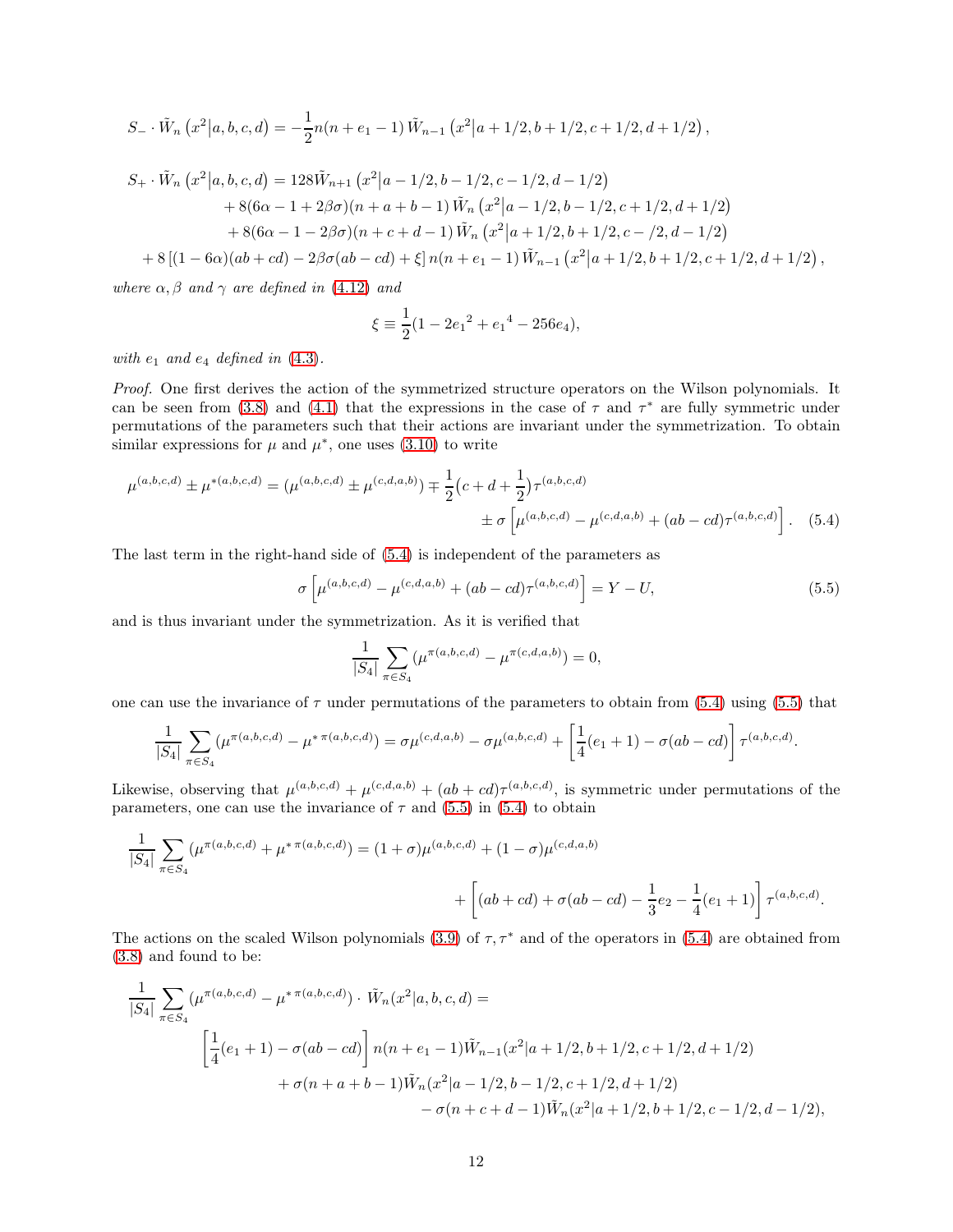$$
\frac{1}{|S_4|} \sum_{\pi \in S_4} (\mu^{\pi(a,b,c,d)} + \mu^{*\pi(a,b,c,d)}) \cdot \tilde{W}_n(x^2|a,b,c,d) =
$$
\n
$$
\left[ (ab+cd) + \sigma(ab-cd) - \frac{1}{3}e_2 - \frac{1}{4}(e_1+1) \right] n(n+e_1-1)\tilde{W}_{n-1}(x^2|a+1/2,b+1/2,c+1/2,d+1/2)
$$
\n
$$
+ (\sigma-1)(n+c+d-1)\tilde{W}_n(x^2|a+1/2,b+1/2,c-1/2,d-1/2)
$$
\n
$$
- (\sigma+1)(n+a+b-1)\tilde{W}_n(x^2|a-1/2,b-1/2,c+1/2,d+1/2)
$$

$$
\frac{1}{|S_4|} \sum_{\sigma \in S_4} \tau^{\sigma(a,b,c,d)} \cdot \tilde{W}_n(x^2|a,b,c,d) = n(n+e_1-1) \tilde{W}_{n-1}(x^2|a+1/2,b+1/2,c+1/2,d+1/2),
$$
  

$$
\frac{1}{|S_4|} \sum_{\sigma \in S_4} \tau^{*\sigma(a,b,c,d)} \cdot \tilde{W}_n(x^2|a,b,c,d) = \tilde{W}_{n+1}(x^2|a-1/2,b-1/2,c-1/2,d-1/2).
$$

Using  $(4.11)$  and the above, one can construct a representation of  $(4.6)$  on the Wilson polynomials  $(3.9)$ . Proposition [8](#page-10-1) then follows from proposition [7.](#page-10-0) П

Finite-dimensional representations can be obtained by truncating the representations of proposition [8.](#page-10-1)

<span id="page-12-0"></span>**Proposition 9.** The finite-dimensional representations obtained from truncations of the representations in proposition [8](#page-10-1) act on the para-Racah polynomials.

Proof. Looking at the content of proposition [8,](#page-10-1) it is seen that the only generator that raises the degree is  $S_{+}$ . Using [\(5.3\)](#page-10-2), [\(4.11\)](#page-9-2) and [\(4.9\)](#page-8-4) this degree-raising action can be traced back to the following combination of S–Heun operators

$$
R_2 + (2e_1 - 3)R_1.
$$

With the help of  $(2.10),(2.9)$  $(2.10),(2.9)$  and  $(2.8)$ , one can obtain the leading term of the action of the above operator on a polynomial of degree N in  $\lambda_x$ :

$$
R_1 \cdot \lambda_x^N = \lambda_x^{N+1} + O(\lambda_x^N), \qquad R_2 \cdot \lambda_x^N = (2N-1)\lambda_x^{N+1} + O(\lambda_x^N),
$$
  
\n
$$
[R_2 + (2e_1 - 3)R_1] \cdot \lambda_x^N = 2(N - 1 + e_1)\lambda_x^{N+1} + O(\lambda_x^N).
$$
\n(5.6)

Demanding that the leading term in the above vanishes is tantamount to truncating the representation of proposition [8](#page-10-1) at the degree N. This truncation condition is precisely the one that leads to the para-Racah polynomials [\(1.2\)](#page-1-0). Thus, the finite-dimensional representations of the rational degenerate Sklyanin algebra obtained under this truncation have for basis the para-Racah polynomials.  $\Box$ 

The actions of the generators in these truncated representations are as given in proposition [8,](#page-10-1) although one has to carry the appropriate limiting process described in [\[22\]](#page-15-11) to deal with the otherwise singular expressions. Proposition [9](#page-12-0) provides for the algebraic interpretation of the para-Racah polynomials as the basis elements of the finite-dimensional representations of the rational degenerate Sklyanin algebra.

### 6 Conclusion

This paper has introduced the S–Heun operators associated to the quadratic grid as a special case of the algebraic Heun operator. These operators were shown to form a five-dimensional space. The subset of these operators which stabilizes the space of polynomials of a given degree was identified and the algebra that they realize was examined. The extension of this stabilizing algebra to a star algebra was identified as the rational degenerate Sklyanin algebra. This definition of the rational degenerate Sklyanin algebra through S–Heun operators directly led to the construction of infinite-dimensional representations on the Wilson polynomials as well as finite-dimensional representations on the para-Racah polynomials.

The rational degenerate Sklyanin algebra is known [\[27\]](#page-15-9) to be a one parameter deformation of the Yangian  $Y(\mathfrak{sl}_2)$ . In the same way that the Yangian  $Y(\mathfrak{sl}_2)$  is the quantum algebra that encodes the symmetry of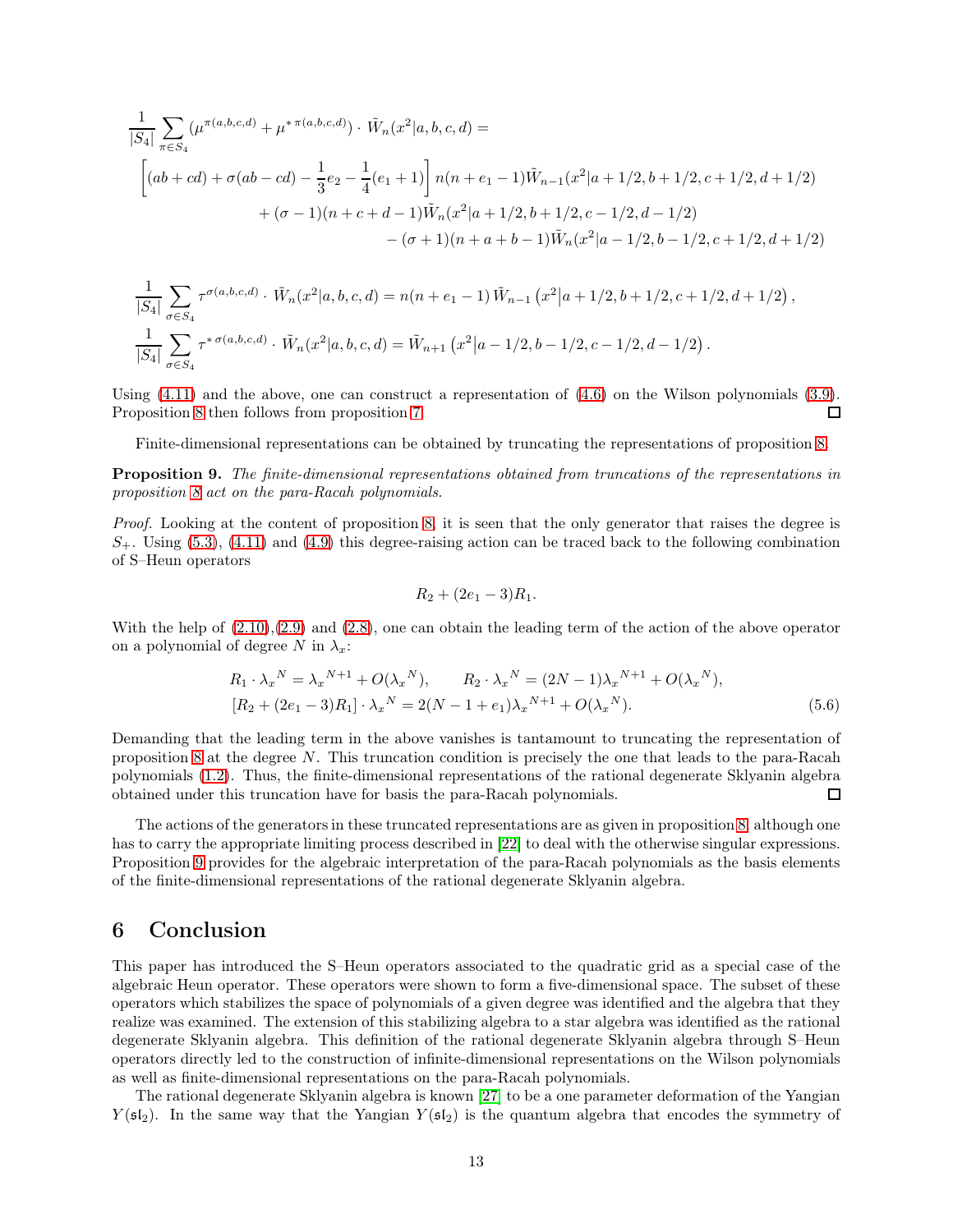integrable  $XXX$  spin-half chains associated with the ordinary rational R-matrix, the rational degenerate Sklyanin algebra can be understood as the symmetry algebra of a generalized XXX chain corresponding to a deformed rational R-matrix, a new integrable model. Thus, it would be of interest to use the representations introduced in section [5](#page-9-0) to construct explicit realizations of this new integrable model in terms of finite and infinite spin chains. In the finite case, one would expect the para-Racah polynomials to appear as the basis of representations of the symmetry algebra. Interestingly, these para polynomials were first introduced in the context of perfect state transfer on spin chains [\[32\]](#page-15-15) and the advances in this paper suggest they would also find applications as solutions to new integrable spin chain models.

## Acknowledgments

The authors would like to thank Jean-Michel Lemay for useful discussions. While part of this research was conducted, GB held a scholarship from the Institut des Sciences Mathématiques of Montreal and JG held an Alexander-Graham-Bell scholarship from the Natural Sciences and Engineering Research Council of Canada (NSERC). The research of LV is funded in part by a Discovery Grant from NSERC. AZ gratefully holds a CRM-Simons professorship and his work is supported by the National Science Foundation of China (Grant No.11771015).

# 7 Appendix

### <span id="page-13-0"></span>7.1 Quadratic relations of the S–Heun operators

The set of homogeneous quadratic algebraic relations satisfied by the S–Heun operators is given below for reference:

$$
[L, M_1] = 2L^2, \t [L, M_2] = \{M_1, L\}, \t [M_1, M_2] = \{M_2, L\} - 4L^2,
$$
  
\n
$$
[L, R_1] = M_1^2 + L^2 + \{M_1, L\} + \frac{1}{2}\{M_2, L\}, \t [L, R_2] = M_1^2 + L^2 + \{M_1, L\} + \frac{1}{2}\{M_2, L\} + \{M_1, M_2\},
$$
  
\n
$$
[M_1, R_1] = 2M_1^2 - 3L^2 + \{M_1, M_2\} - \frac{1}{2}\{M_1, L\} - \{M_2, L\},
$$
  
\n
$$
[M_1, R_2] = M_1^2 + M_2^2 + 7L^2 + 2\{R_2, L\} - \frac{5}{2}\{M_1, L\} - 5\{M_2, L\},
$$
  
\n
$$
[R_1, M_2] = 3L^2 - M_1^2 - M_2^2 + 2\{R_1 + R_2, L\} - \{R_1, M_1\} - \{M_1, M_2\} - 5\{M_1, L\} - \frac{9}{2}\{M_2, L\},
$$
  
\n
$$
[R_2, M_2] = Y^2 - M_1^2 - M_2^2 + \{R_1, M_1 - M_2\} - \{M_1, M_2\} + \frac{1}{2}\{M_1, L\},
$$
  
\n
$$
[R_2, R_1] = 2R_1^2 + M_1^2 + 2M_2^2 + 3L^2 + \frac{1}{2}\{R_2 - R_1, L\} - \frac{3}{2}\{R_1 + R_2, M_2\} + \{M_1, M_2\} + \frac{3}{2}\{M_1, L\} - \frac{1}{2}\{M_2, Y\},
$$
  
\n
$$
M_1^2 - \{M_1, M_2\} + 3L^2 = 1, \t [R_1 - R_2, L\} + M_2^2 + \{M_2, L\} - 3L^2 = -3,
$$
  
\n
$$
-2\{R_1, L\} - 3L^2 + \{M_
$$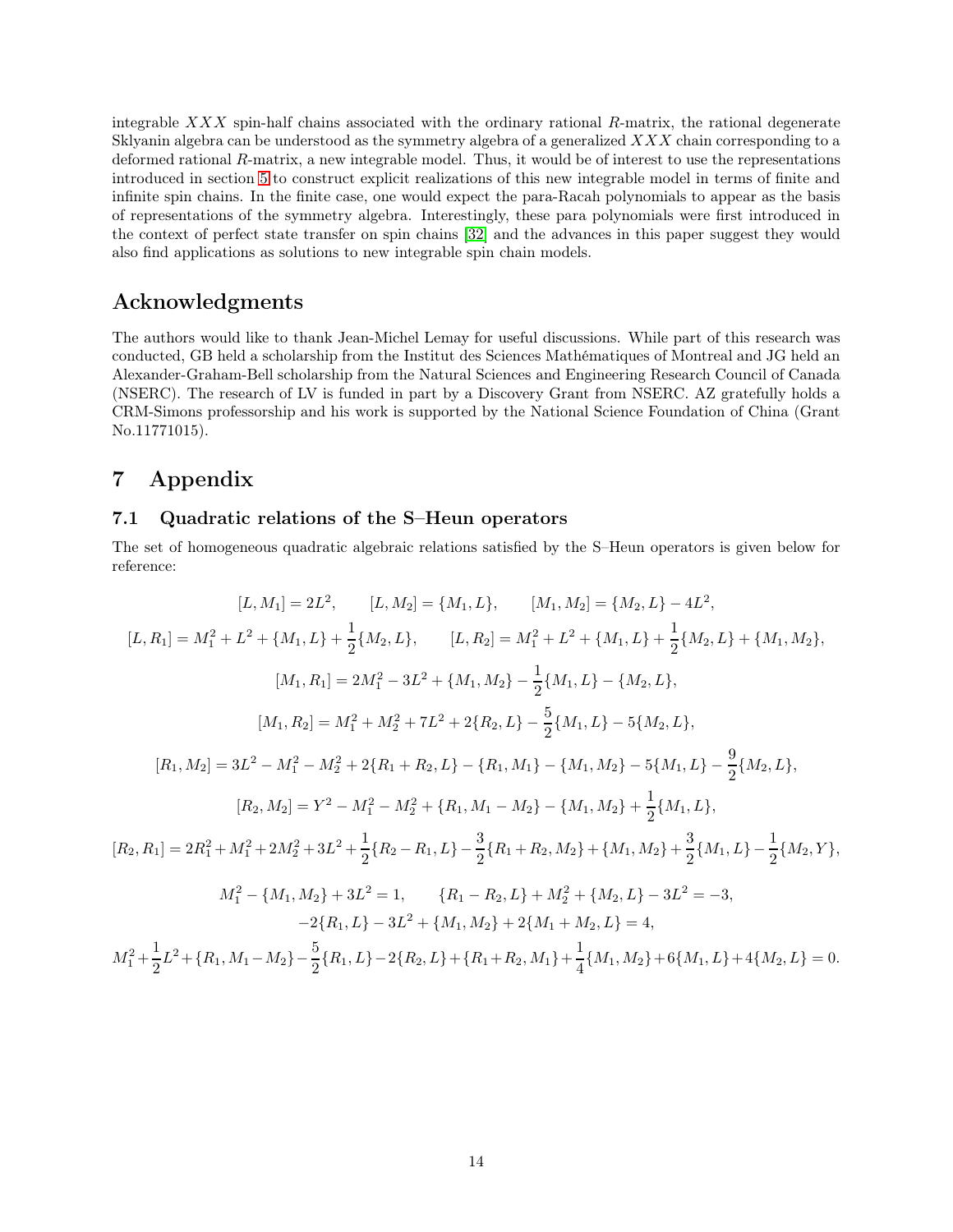### <span id="page-14-10"></span>References

- <span id="page-14-2"></span>[1] P. Baseilhac and R. A. Pimenta. Diagonalization of the Heun-Askey-Wilson operator, Leonard pairs and the algebraic Bethe ansatz. Nuclear Physics B, 949:114824, Dec. 2019.
- <span id="page-14-4"></span>[2] P. Baseilhac, S. Tsujimoto, L. Vinet, and A. Zhedanov. The Heun–Askey–Wilson Algebra and the Heun Operator of Askey–Wilson Type. Annales Henri Poincaré, 20(9):3091–3112, Sept. 2019.
- <span id="page-14-9"></span>[3] P. Baseilhac, L. Vinet, and A. Zhedanov. The q-Heun operator of big q-Jacobi type and the q-Heun algebra. The Ramanujan Journal, 52(2):367–380, June 2020.
- <span id="page-14-5"></span>[4] S. Belliard and R. A. Pimenta. Modified algebraic Bethe ansatz for XXZ chain on the segment – II – general cases. Nuclear Physics B, 894:527–552, May 2015.
- [5] G. Bergeron, N. Crampé, S. Tsujimoto, L. Vinet, and A. Zhedanov. The Heun–Racah and Heun–Bannai–Ito algebras. Journal of Mathematical Physics, 61(8):081701, Aug. 2020.
- <span id="page-14-14"></span>[6] G. Bergeron, J. Gaboriaud, L. Vinet, and A. Zhedanov. Sklyanin-like algebras for (q-)linear grids and (q-)para-Krawtchouk polynomials. Journal of Mathematical Physics, 62(1):013505, Jan. 2021.
- <span id="page-14-6"></span>[7] G. Bergeron, L. Vinet, and A. Zhedanov. Signal Processing, Orthogonal Polynomials, and Heun Equations. In M. Foupouagnigni and W. Koepf, editors, Orthogonal Polynomials, Tutorials, Schools, and Workshops in the Mathematical Sciences, pages 195–214, Cham, 2020. Springer International Publishing.
- <span id="page-14-7"></span>[8] N. Crampé, R. I. Nepomechie, and L. Vinet. Entanglement in Fermionic Chains and Bispectrality. In Roman Jackiw, pages 77–96. WORLD SCIENTIFIC, Aug. 2019.
- <span id="page-14-8"></span>[9] N. Crampé, R. I. Nepomechie, and L. Vinet. Free-Fermion entanglement and orthogonal polynomials. Journal of Statistical Mechanics: Theory and Experiment, 2019(9):093101, Sept. 2019.
- <span id="page-14-3"></span>[10] N. Crampé, L. Vinet, and A. Zhedanov. Heun algebras of Lie type. Proceedings of the American Mathematical Society, 148(3):1079–1094, Oct. 2019.
- <span id="page-14-11"></span>[11] J. Gaboriaud, S. Tsujimoto, L. Vinet, and A. Zhedanov. Degenerate Sklyanin algebras, Askey-Wilson polynomials and Heun operators. 53(44):445204, Nov. 2020.
- <span id="page-14-17"></span>[12] V. X. Genest, L. Vinet, and A. Zhedanov. Superintegrability in Two Dimensions and the Racah–Wilson Algebra. Letters in Mathematical Physics, 104(8):931–952, Aug. 2014.
- <span id="page-14-16"></span>[13] J. S. Geronimo and P. Iliev. Bispectrality of Multivariable Racah–Wilson Polynomials. Constructive Approximation, 31(3):417–457, June 2010.
- <span id="page-14-12"></span>[14] A. S. Gorsky and A. V. Zabrodin. Degenerations of Sklyanin algebra and Askey-Wilson polynomials. Journal of Physics A: Mathematical and General, 26(15):L635–L639, Aug. 1993.
- <span id="page-14-15"></span>[15] Y. A. Granovskii and A. S. Zhedanov. Nature of the symmetry group of the 6j-symbol. Journal of Experimental and Theoretical Physics, 67:1982–1985, 1988.
- <span id="page-14-18"></span>[16] F. A. Grünbaum, L. Vinet, and A. Zhedanov. Tridiagonalization and the Heun equation. Journal of Mathematical Physics, 58(3):031703, Mar. 2017.
- <span id="page-14-1"></span>[17] F. A. Grünbaum, L. Vinet, and A. Zhedanov. Algebraic Heun Operator and Band-Time Limiting. Communications in Mathematical Physics, 364(3):1041–1068, Dec. 2018.
- <span id="page-14-0"></span>[18] N. Iyudu and S. Shkarin. Three dimensional Sklyanin algebras and Gröbner bases. Journal of Algebra, 470:379–419, Jan. 2017.
- <span id="page-14-13"></span>[19] E. G. Kalnins and W. Miller. Symmetry techniques for q-series: Askey-Wilson polynomials. Rocky Mountain Journal of Mathematics, 19(1):223–230, Mar. 1989.